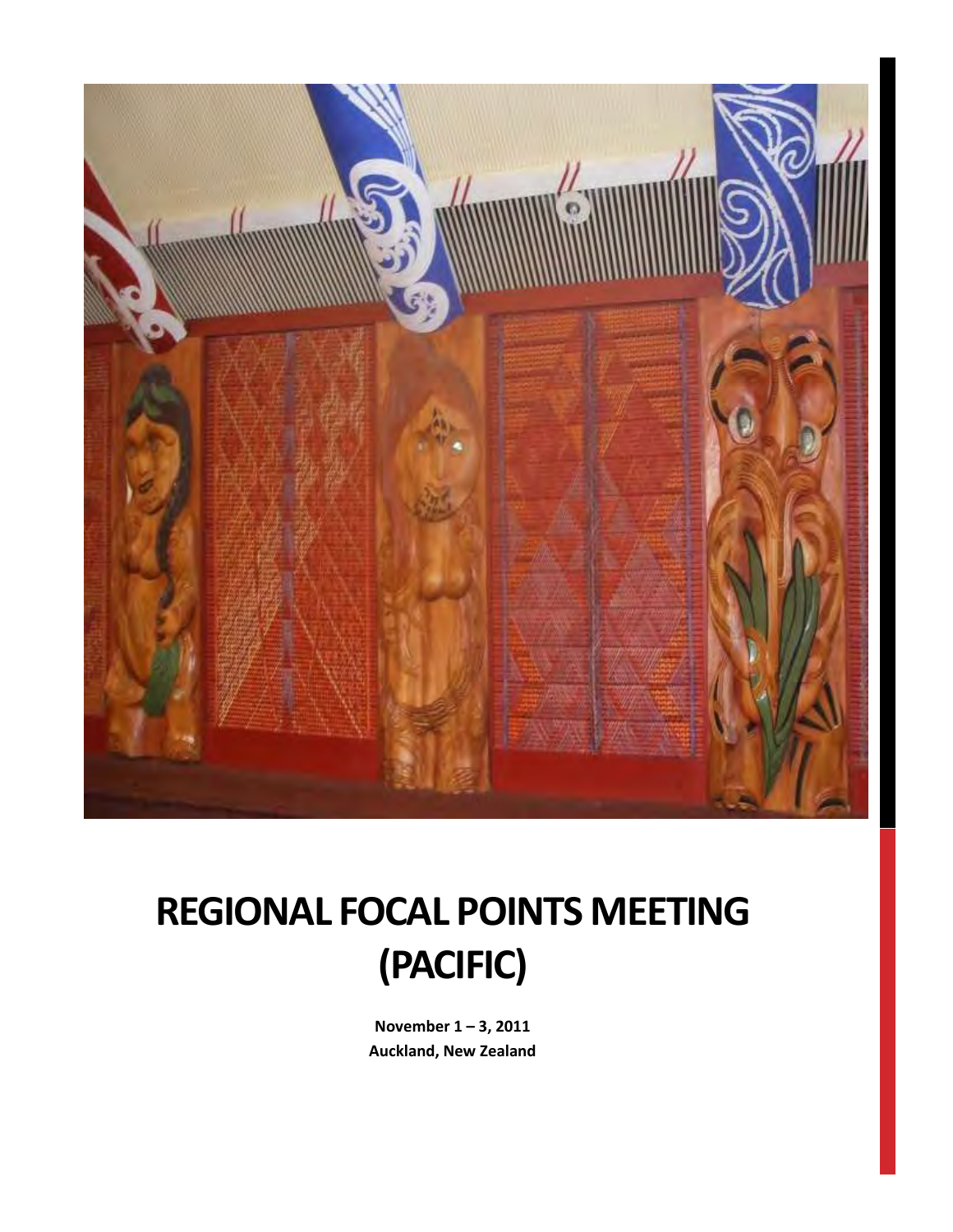# REGIONAL FOCAL POINTS MEETING (PACIFIC)

# *Introduction and Inauguration:*

A *pōwhiri* or traditional Māori ceremony was held in the morning of the first day in the Manukau Institute of Technology (MIT) *marae* (a communal or sacred place which serves religious and social purposes in Polynesian societies) to welcome visitors to Auckland and New Zealand and to launch the workshop.

Many educational institutions in New Zealand have built *marae* for the institution's student, faculty and staff community and for the teaching of Māori culture. The MIT *marae* building is exceptionally beautiful. Its architecture reflects the Maori concept that the *marae* building is an actual ancestor – with a head (building front), eyes (doors and windows), spine and ribs (beams), etc. – and features striking and technically remarkable carvings and design work.

The ceremony in the *marae* was followed by tea and the commencement of the workshop at the Manukau Institute of Technology (MIT).

Welcome addresses were given by:

- H.E. Burchell Whiteman, COL Chair, who spoke of a longstanding desire to visit New Zealand and his pleasure at being a part of the meeting. He shared the news that Australia had rejoined COL as a funding partner, an announcement made by The Honourable Kevin Rudd, Minister for Foreign Affairs, at the Commonwealth Heads of Government (CHOGM) meeting, held in Perth, October 28-30, 2011. He highlighted the importance of consultation among COL staff and country Focal Points in reviewing and planning COL's programme.
- Dr. Linda Sissons, Chief Executive of Wellington Institute of Technology and member of COL's Board of Governors (representing New Zealand), stressed New Zealand's role as a Pacific nation and her satisfaction and pride to host the Pacific Focal Points meeting. Dr Sissons regretted the absence of representatives of New Zealand Aid, but noted that there had been meetings between COL and New Zealand Aid on the sidelines of CHOGM. She thanked COL for its support and generosity in organising the meeting.
- Dr. Caroline Seelig, welcomed people on behalf of the Open Polytechnic of New Zealand, the institution of which she is the Chief Executive. Dr. Seelig is also a Honourary COL Advisor.



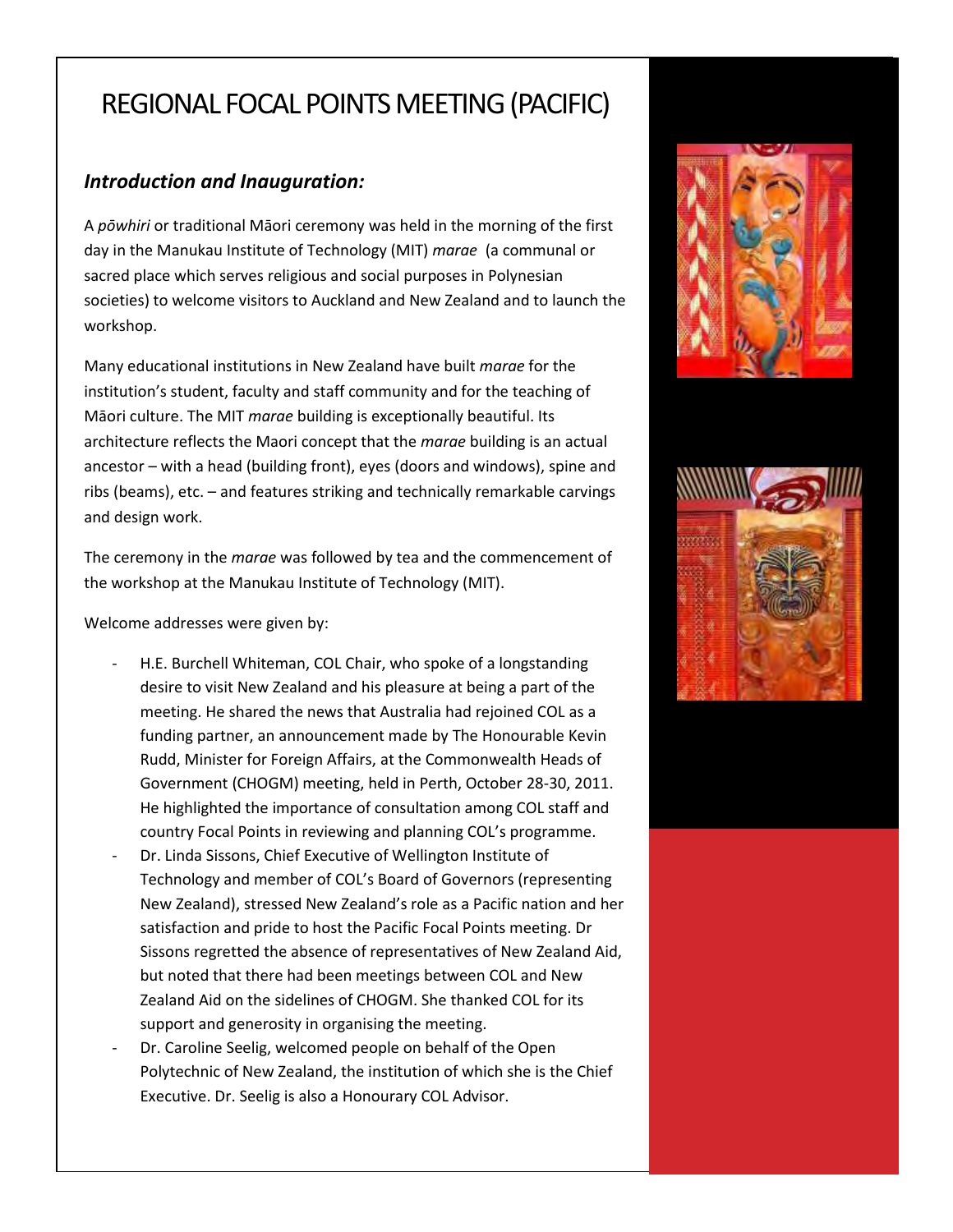# **Purpose of the meeting**

Professor Asha Kanwar gave regrets from Sir John Daniel, COL's President, who could not attend the Pacific Focal Points meeting due to his involvement in the launch of the Open Educational Resources Guidelines for Higher Education, a joint effort by COL and UNESCO.

Professor Kanwar set the scene for the meeting by introducing its aims:

- Consultation between and among Pacific member country representatives and COL staff concerning challenges and priorities at the national and regional levels
- Review of COL's mission and its work in the current Three Year Plan 2009-2012
- Inputs to COL's planning for the coming Three Year Plan 2012-2015



#### **Participant introductions**

As the facilitators phrased it at the start of the time set aside for introductions: *The strength of this meeting is how we work together, both in the coming three days of the workshop and, perhaps more importantly, through into future months and years in order to ensure alignment to country priorities and collaboration to achieve country action plans.*

The Education Specialists, Mrs. Frances Ferreira and Mr. Ian Pringle, facilitated the session on introductions. The group was divided into pairs with five minutes for a friendly discussion with a specific task assigned:

Introduce your partner:

- Tell us their name and something about it, e.g. its origin, its meaning, etc
- Something interesting about the person
- Something interesting about their organisation

The exercise was successful in getting people to share both personal and professional information. The sharing of information about names was particularly interesting and well received.

#### **Adoption of Agenda**

Dr. Balaji introduced the agenda which was adopted without any changes.

#### *Session 1: Introduction to COL by Professor Asha Kanwar, Vice President*

Professor Kanwar made a series of three presentations to deepen participants' understanding of COL, its background, current activities and new directions, with specific focus on:

- COL's values and mission
- Operation and function, including the role of the Focal Points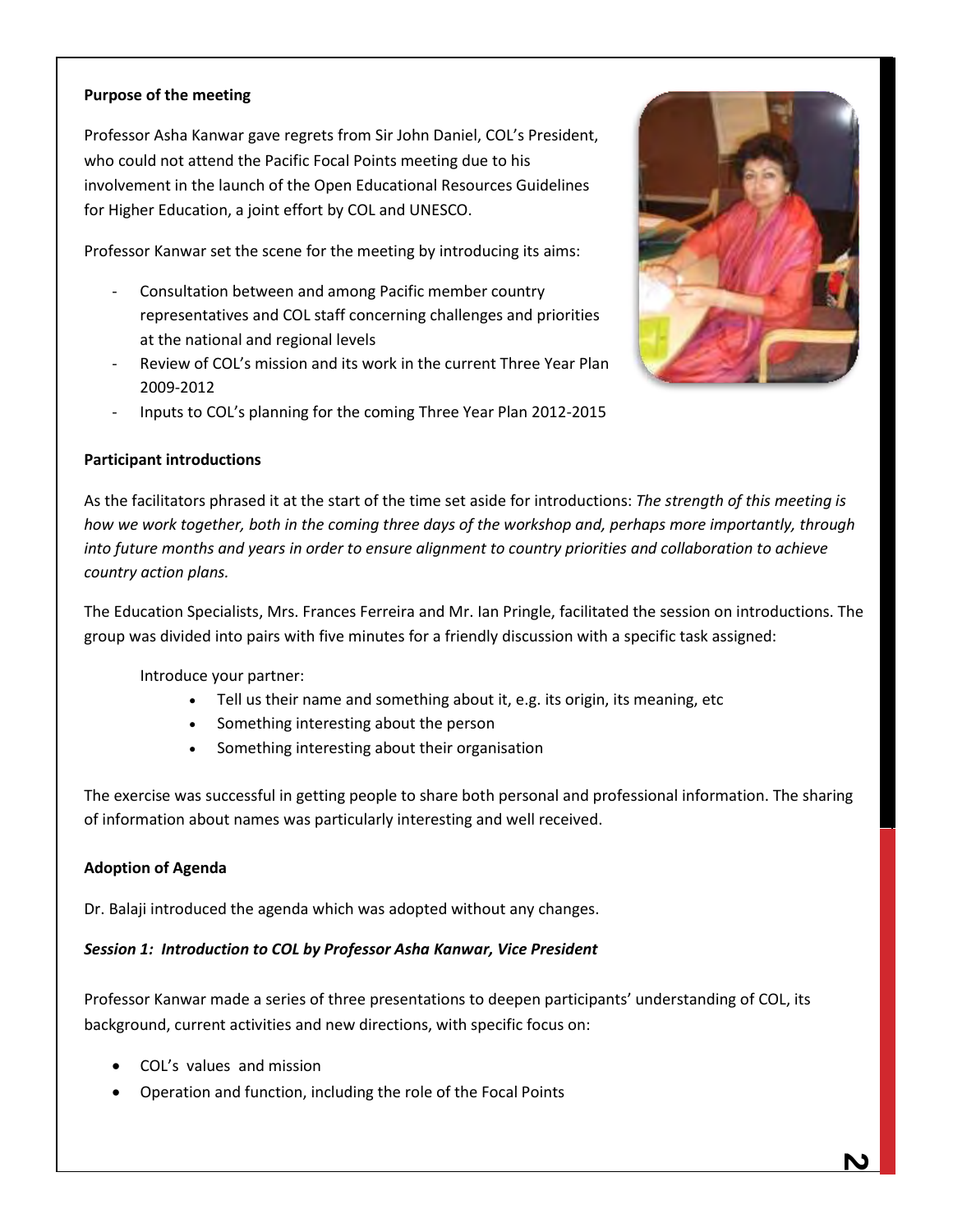- The process of formulating COL's Three-Year Plan, including the four regional consultations with Focal Points
- COL's current programme, including each of the eight initiatives
- Among other points raised, Professor Kanwar highlighted the following:
	- o The Focal Points Meeting provides an opportunity for COL to engage with Focal Points and *vice versa*
	- o One the chief challenges for Focal Points being the coordination among different ministries and sectors given that COL's work increasingly involves a wider cross-section of groups involved in education and training, e.g. agriculture, health, community development, women and youth, etc. Since most Focal Points are representatives of the Ministry of Education, how do we address this challenge?
	- $\circ$  All of the countries represented at the meeting are part of the Virtual University of the Small States of the Commonwealth. Professor Kanwar made reference to the VUSSC "bootcamps" and requested Focal Points to provide input and follow-up regarding VUSSC, in particular the need to implement VUSSC courses in participating countries at a quicker pace.

The following questions emerged after the presentations:

1. How can countries, for example such as Nauru, get more out of COL so that it has bigger impact?

Professor Kanwar: Working with partners, and linking in-country work to COL's mission and mandate is a possible way of getting more out of COL.

2. What about the shift from higher education to general education (Nauru)?

COL started with very conventional ODL, e.g., expanding access to tertiary education. Then teacher quality became a major issue and COL responded by moving into this field. This was followed by needs for ODL in secondary education, which in turn has become a key focus with the development of COL's work in Open Schooling.

# *Open Educational Resources (OER)*

Given the increasing importance of Open Educational Resources (OER), for education generally and particularly for COL and its focus on open and distance learning, Professor Kanwar made a short a presentation about OER, including some basic definitions, philosophy and characteristics; alongside external examples of OER and how it is changing the face of education. Examples were also given from within COL's work, i.e., the Teacher Education in Sub-Saharan Africa (TESSA) initiative, the OER for Open Schools project and VUSSC courses. Professor Kanwar emphasised that OER presents the opportunity to "leap-frog" steps in the development of new ODL courses that can be widely shared , pointing out that at Athabasca University, faculty now need to prove that there are no available materials before developing new ones. She concluded that OER presents great new opportunities to facilitate sharing of materials and programmes, not just *North-South*, but also *South-North*.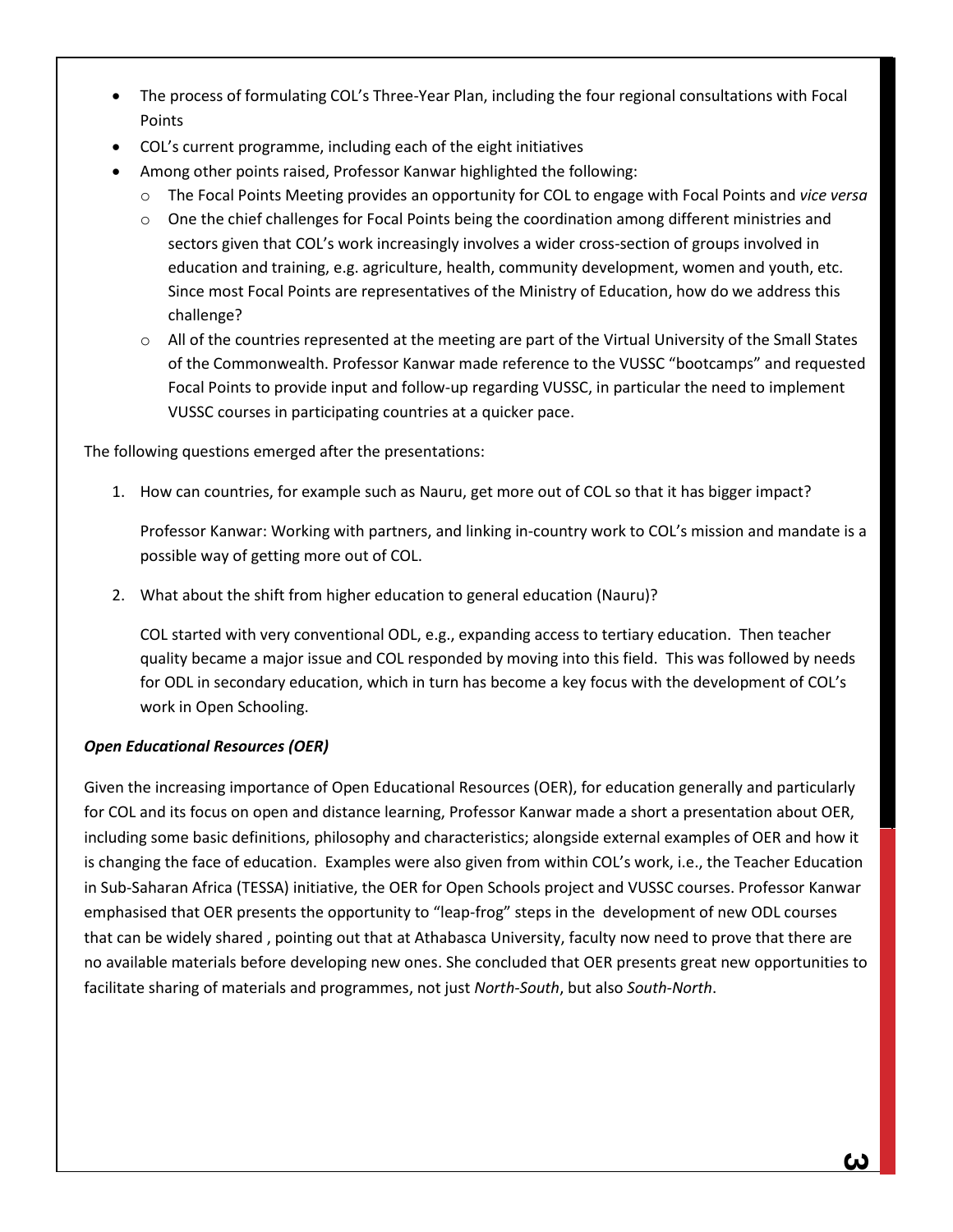#### **Discussions**:

The presentation provoked lively discussions. The representative from Samoa wanted to hear more about TESSA and its success in moving beyond the supply of OER to their actual application and use. Professor Kanwar gave some background on TESSA, highlighting the fact that it is based around a consortium of African teacher training institutions, which together have been focused on building capacities to support usage.

- The issue of OER in the Pacific was well framed by participants: *The big challenge for Pacific countries is actual use of OER and materials like those developed by VUSSC*. Despite the fact that OER are available, there is a lack of systems to facilitate the adoption of OER in educational provision and accreditation and a lack of skills and knowledge among educators: What is the process for adopting OER within existing courses? Where are the policies? How do teachers and course developers access and adapt materials? What are the implications for adopting external courses, e.g., in terms of qualifications and accreditation? Focal Points sent a strong message that COL needs to be part of the dialogue among Pacific Island countries, e.g., in respect of policies, concerning teacher registration (Tonga). There is a need for capacity building workshops for staff in specific areas, e.g., related to accreditation concerning specific capabilities to adapt and assemble materials into a degree or diploma programme. Dr. Balaji made the point that OER is a new field and, at present, good models do not exist for OER adaption, nor are there suitable tools available; however this is an area of major interest for COL.
- What have been the outcomes of the OER movement? Are there any clear indicators of impact on education systems or learners? Is it transformative? What would be the relevance of this material and the "real" world of work? There was consensus that at present we are still at output level, and as yet have not observed significant improvements in quality of teaching or learning, or reduced costs. However there are indicators, e.g., the rapid growth of the OER movement, including exponential increases in the availability of materials, that OER may be transformative. There has always been a lag between adoption of new materials and results.
- The issue of ICT infrastructure was raised: as connectivity is still a major problem, e.g., in Tuvalu the internet is only fast and affordable at night. Is there capacity at COL to research specific needs and opportunities in support of countries? For example, we need this sort of course, what options are available, what materials are recommended? What about producing or even actual printing of materials, which can be a big challenge in countries like Nauru? Tuvalu has participated in all the bootcamps, and is very excited about OER, but the confidence and capacity are not yet there to enable the implementation. It also seems that the use of OER will be, at least initially, expensive. As one of COL's key strategies is capacity building, these are the sort of actions that can be integrated into the coming programme period. There is also great benefit in supporting regional networking and more peer-based support systems, which are likely to be more effective than direct support from COL in terms of specific research or printing. That said, COL aims to be responsive to countries' needs.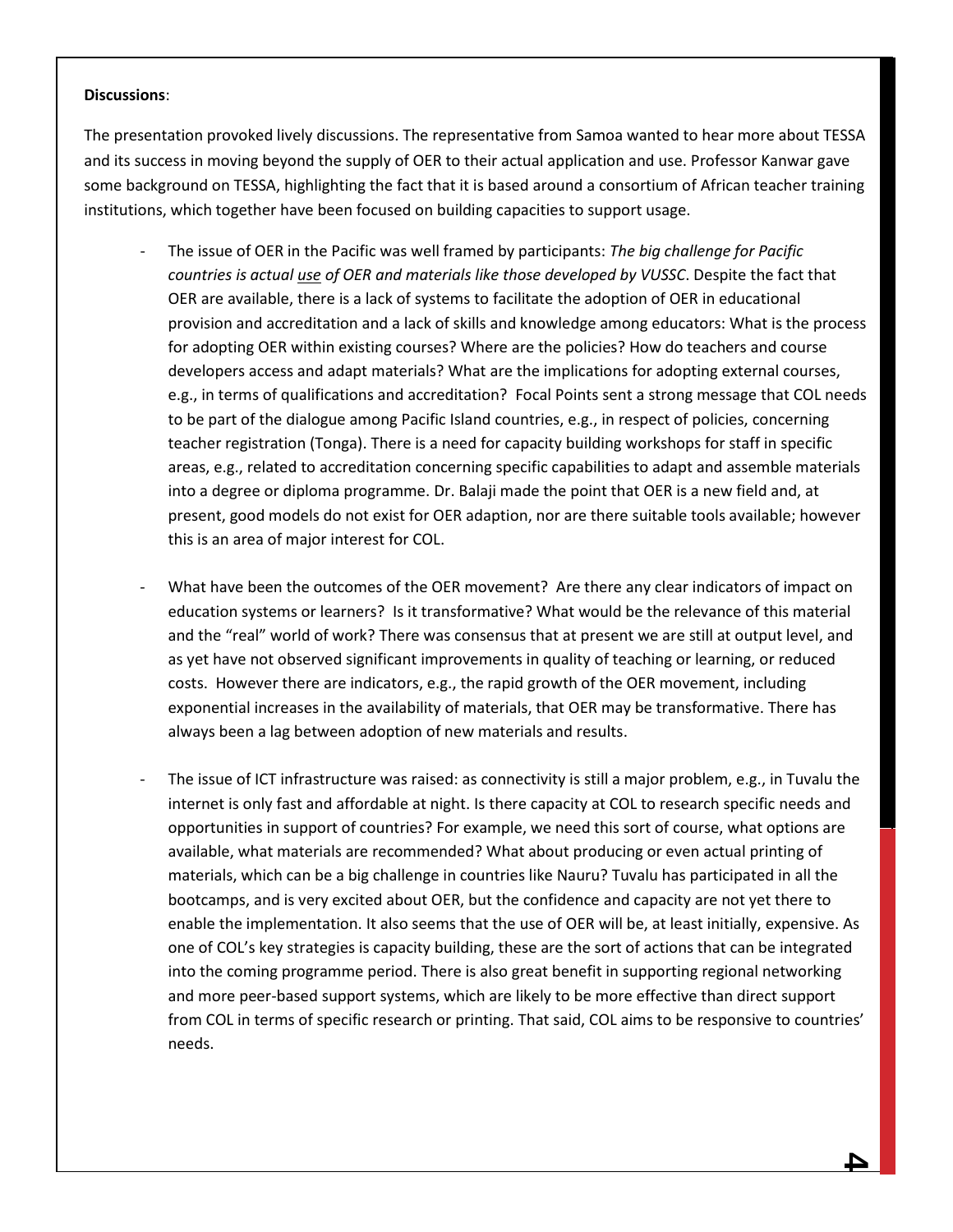# *Session 2 Introduction to COL Programme*

• Prof. Kanwar presented COL's programme with a focus on the context and details of the proposed Three Year Plan 2012-2015

Questions and discussions: There were some discussion on Open Schooling and where different institutions, departments and projects fit. Examples were given of the Community Colleges which can provide both Open Schooling and Technical Education.

#### *Session 3 Education Sector Presentation*

Mrs. Frances Ferreira presented COL's Education Sector. The presentation was divided into three sub-sessions which were followed by group discussions and feedback.

- 3.1 Analysis of priorities identified in Pacific in 2008 and activities addressing it
- 3.2 Challenges in the Education Sector in Pacific
	- Group Report and discussions

3.3. Priorities in the Education Sector

- Group Report and discussions
- *3.1. Analysis of priorities identified in the Pacific in 2008 and activities addressing it*

In introducing the session a presentation was made to remind participants of the list of priorities which were identified in 2008*.* The following were the issues which were raised at the 2008 Focal point meeting.

- Quality Assurance
- Strong need for continued Teacher Education in most states
- Materials Development
- Capacity Building in ODL
- Curriculum Design and Development
- ICT in Education
- Policy Advice & Skills
- The importance of networking between states and between organisations to catalyse progress.
- The meeting expressed the need to focus on quantifiable indicators to measure and report on COL's progress in the next three-year plan.



As the 2008 meeting was for Asia/Pacific it was deemed necessary to present the lists reflecting country priorities. It was also important to show the follow up and action taken by COL regarding the specific priorities. In her introduction to the session, Frances referred to the Pacific 2020 initiative in which the Pacific Leaders adopted a vision for the Pacific as a region of peace, harmony, security and economic prosperity so that all its people can lead free and worthwhile lives. Frances asked the participants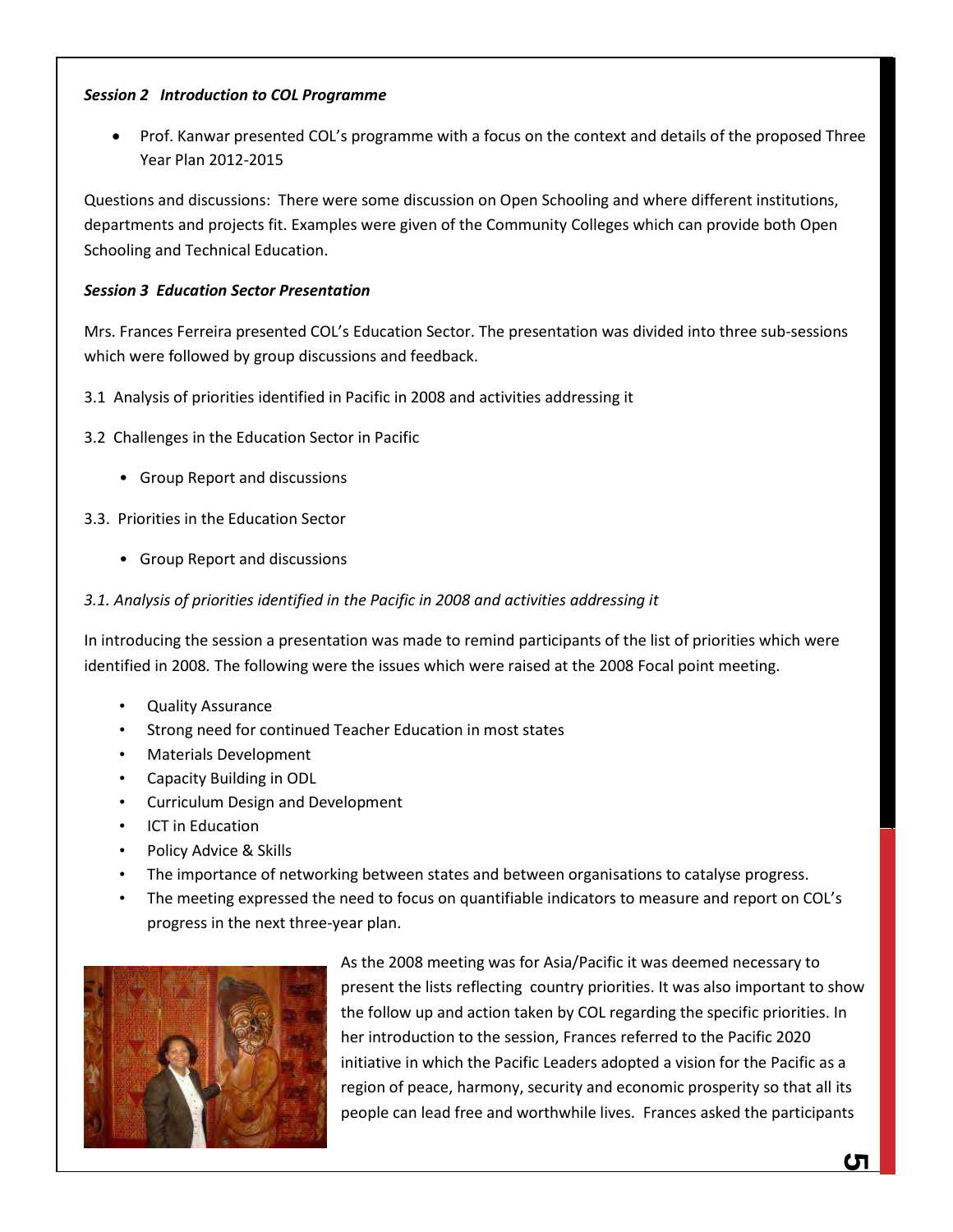to keep this in mind when they discuss the challenges and priorities for the Pacific in regards to COL's role to contribute to the realisation of Vision 2020. She also said that she agreed with the report that Patience and Perseverance is very important in realising the goals. The following is a reflection of the priorities per country and the COL activities during the 2008-2011 triennium in response to the same.

#### **Kiribati**

Capacity building in ODL through usage of DVD productions and series.



#### **Country Priorities 2008 COL Activities for the past three years**

- A Study on Open Schooling was undertaken by Tereeao Teingin, USP Campus Kiribati and in August 2011 an Open School established.
- Birimaka Tekanene of Kiribati completed the COL sponsored Post Graduate programme on Legislative Drafting.
- Kiribati is actively participating in the VUSSC initiative.
- 2 representatives of Kiribati will participate in the COL-UNESCO-Intel-ICT workshop later this month.

#### **Nauru**

| <b>Country Priorities 2008</b>               | COL Activities for the past three years                                                                                                                                                                                                                                                                           |
|----------------------------------------------|-------------------------------------------------------------------------------------------------------------------------------------------------------------------------------------------------------------------------------------------------------------------------------------------------------------------|
| To develop a profession of teacher - leaders | • A study on Open Schooling - Dr. Salanieta Bakalevu<br>of School of Education, USP.<br>Nauru recently joined the 34 small states of the<br>$\bullet$<br>Commonwealth, in the VUSSC initiative.<br>One representative from Nauru will attend the COL-<br>$\bullet$<br>UNESCO-Intel ICT workshop later this month. |
|                                              |                                                                                                                                                                                                                                                                                                                   |

#### **Papua New Guinea**

| <b>Country Priorities 2008</b>                            | COL Activities for the past three years            |
|-----------------------------------------------------------|----------------------------------------------------|
| <b>Curriculum Design and Development</b><br>$\bullet$     | • Commonwealth Open Schools Association            |
| <b>Student Information/Record Management</b><br>$\bullet$ | (COMOSA)                                           |
| System                                                    | • Curriculum Development                           |
| Learner Support<br>$\bullet$                              | 3 Students Legislative Drafting<br>$\bullet$       |
| <b>ICT Enhanced Learning</b><br>$\bullet$                 | UNPG - Licence agreement with COL the<br>$\bullet$ |
| Quality Assurance (use of the Tool Kits)                  | CEMBA/MBA                                          |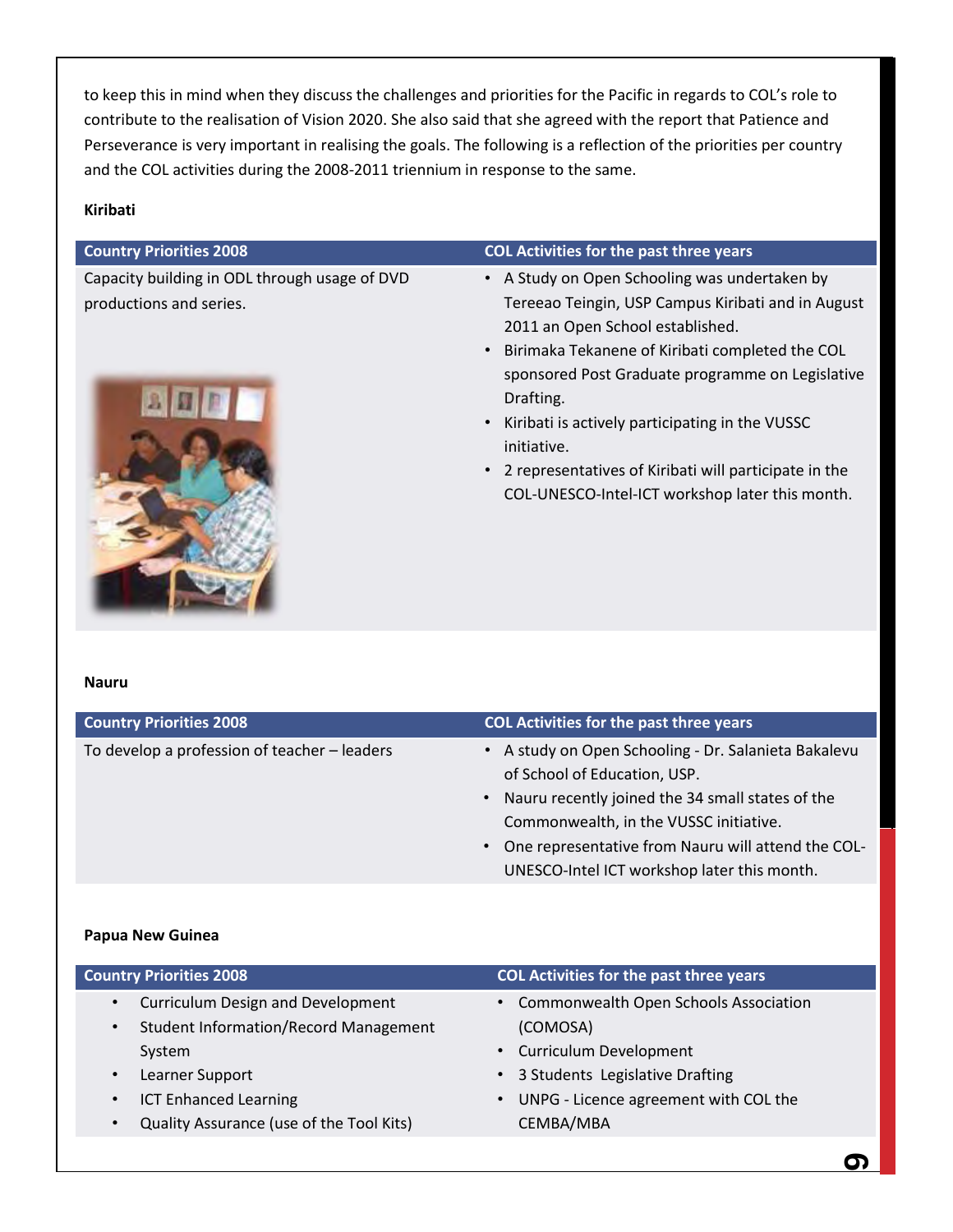- Research and Development, Copyright , OERs and Quality Assurance for Open Schools
- Representatives attended the VUSSC (1) TQF and Management Committee meeting in Malaysia; (2) Interlocutors meeting and Monitoring & Evaluation Training in India

#### **Samoa**

- Capacity Building
- Materials development
- Evaluation of current COL activities

#### **Country Priorities 2008 COL Activities for the past three years**

- Report on Open Schooling Ms. Ruby Va'a, USP Campus Samoa
- 3 participants from the National University of Samoa attended the Curriculum Development workshop which was held in PNG.
- 2 Representatives attended the Consultative Meeting (as the first phase) of the Capacity Building Programme on Multigrade Teaching which was held in Solomon Islands. 7 students-Legislative Drafting offered by USP and sponsored by COL.
- Representatives from Samoa attended:
	- The team leaders meeting in Vancouver to prepare for the Samoa workshop.
	- The Team Leaders Bootcamp in Singapore to prepare for the Male workshop.
	- Training and materials development workshop to develop a diploma on Sustainable Agriculture for Small states which was held in Male.
	- Team leaders meeting in Singapore to prepare for Lesotho Workshop.
	- Training and Materials development workshop to develop a Bachelor Degree in Business Entrepreneurship which was held in Lesotho.
	- Representatives have signed up for the ONLINE Training course.
	- Representatives attended the (1) TQF and Management Committee meeting in Malaysia; and (2) the Interlocutors meeting and Monitoring & Evaluation Training in India.

**7**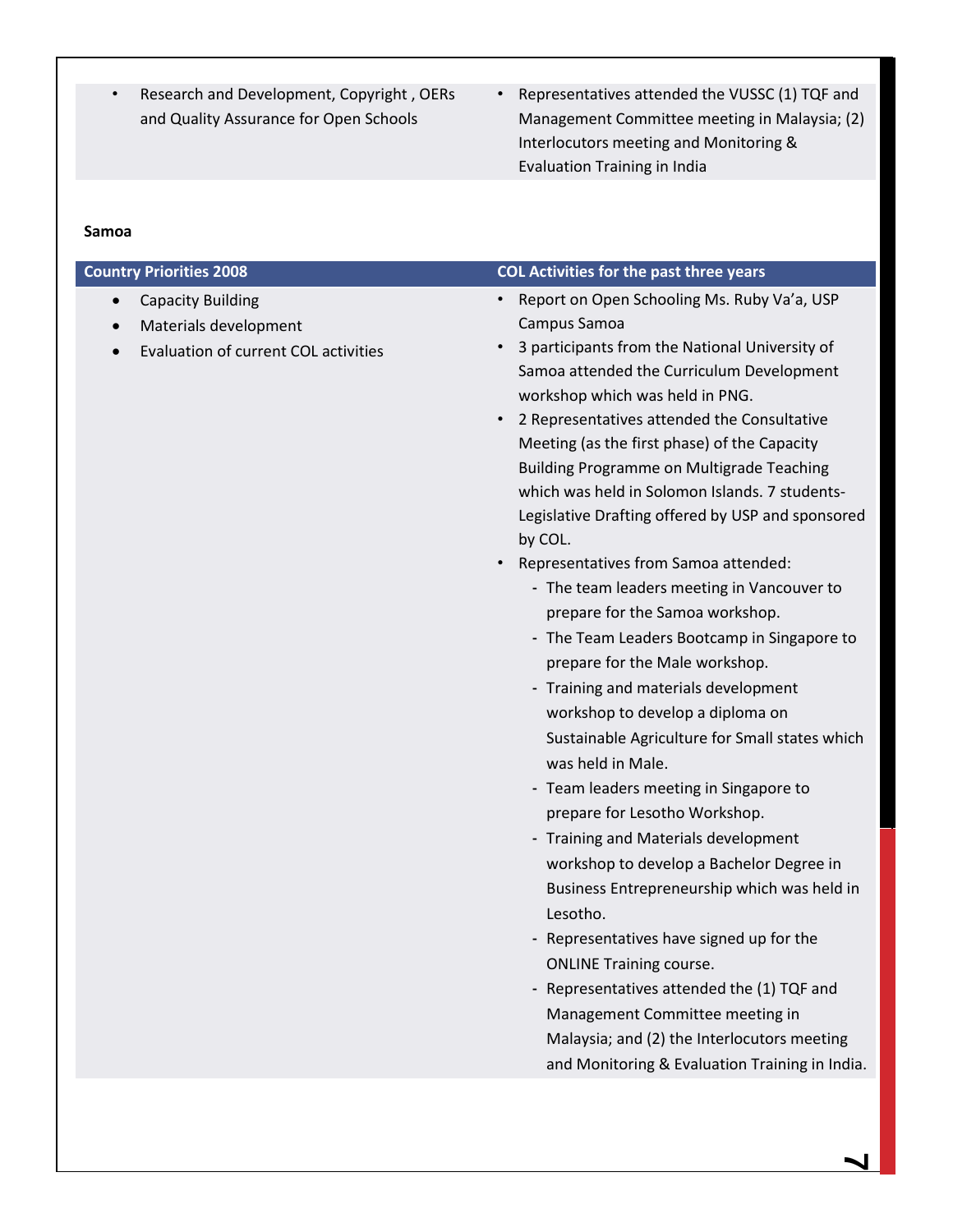#### **Solomon Islands**

- DLF policy development
- TVET Teacher Training and Capacity Building and ICT Training
- Curriculum development and material production
- Review and strengthen capacity of COL activities.

#### **Country Priorities 2008 COL Activities for the past three years**

- Report on Open Schooling Stanley Houma
- 5 Representatives attended the Consultative Meeting (as the first phase) of the Capacity Building Programme on Multigrade Teaching which was held in Solomon Island.
- 2 Participants from the Solomon Islands College of Higher Education attended the Curriculum Development workshop which was held in PNG.
- 12 students completed the Post Graduate on Legislative Drafting
- 2 participants from Solomon Islands signed up for the VUSSC Managing and Facilitating Online Courses programme.
- 1 Participant attended the workshop in Male.

#### **Tonga**

- Teacher Development: COL can help in providing training on expanding teacher education through combinations of ODL and classroom focus.
- Higher Education: Provide technical assistance to help develop/strengthen systems, models and materials for higher education through open universities and dual-mode operations.
- VUSSC: Continue to participate in the VUSSC activities.

#### **Country Priorities 2008 COL Activities for the past three years**

- Report on Open Schooling Sela Kakala Havea and Elizabeth Love, USP Campus Tonga. An Open School was established in Tonga in August 2011.
- 2 Students have successfully completed the Legislative programme sponsored by COL.
- Representatives from Tonga attended:
	- The team leaders meeting in Vancouver to prepare for the Samoa workshop.
	- Training workshop for developing content for the transport and logistics-in Samoa.
	- Training and materials development workshop to develop a diploma on Sustainable Agriculture for Small states which was held in Male.
	- Representative from Tonga attended the TQF Management Committee meeting in Kuala Lumpur.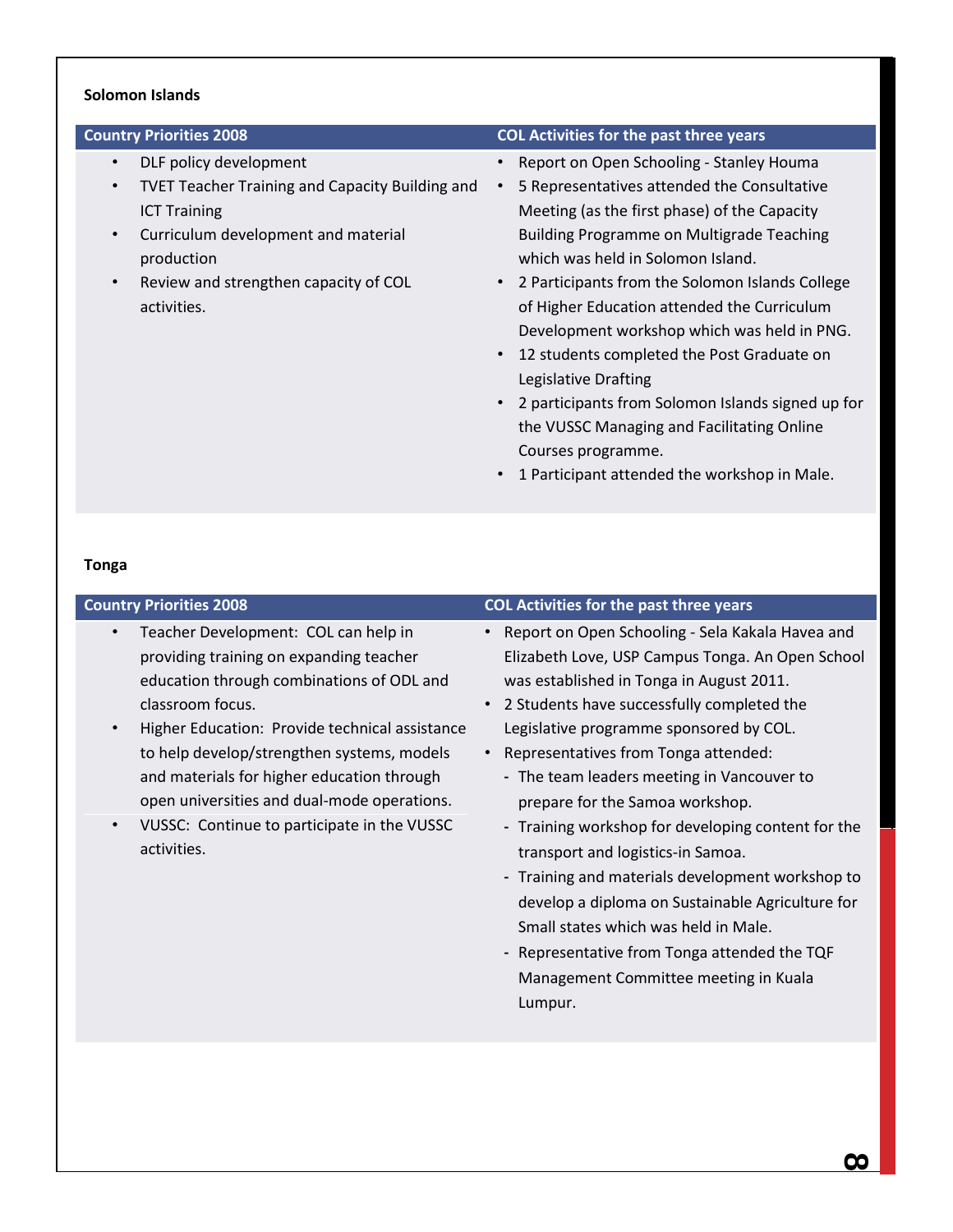#### **Tuvalu**

- Teacher Education
- Establishment of CTCs
- Capacity building in ODL
- Material development
- ICT in Education support

#### **Country Priorities 2008 COL Activities for the past three years**

- Open Schooling report David Manuella of USP Campus, Tuvalu
- 2 Students completed the legislative Drafting programme
- Representatives from Tuvalu attended:
	- Training workshop for developing content for the transport and logistics in Samoa.
	- Training and materials development workshop to develop a diploma on Sustainable Agriculture for Small states which was held in Male.
	- TQF Management Committee meeting in Malaysia; and Interlocutors meeting and Monitoring and Evaluation Training in India.

#### **Vanuatu**

# **Country Priorities COL Activities for the past three years**

- Workshop by COL on Instructional Design **Template**
- Technical Assistance by COL to consult and develop learning materials on 1) Curriculum for Basic and Secondary Education; 2) Professional Development of Teachers; 3) Gender and Development; 4) Educational Use of Mass Media and ICTs; and 5) Good Governance/Civic Education
- COL to provide training on models for the educational use of mass media and ICTs through broadcast, cable and satellite channels, community radio, village cinema, telecentres.
- Community media centres, ICT kiosks, internet, etc.
- Open Schooling report-Elvie Tamata (VITE) and Carol Aru, Emalus Campus, Vanuatu.
- COL has granted USP Vanuatu an extension of the licence agreement for the use of the Legislative Drafting materials until February 28, 2013.
- Representatives of Vanuatu attended the Interlocutors meeting and Monitoring and Evaluation Training in India.
- Vanuatu will participate in the COL-UNESCO-Intel-ICT workshop later this month

Although each Focal point receives the CAPS document which is a concise report on COL activities, they appreciated the detail provided. It was evident that some countries took more advantage of COL opportunities and that others were inspired by this. Following the country-by-country analysis, Mr. Ian Pringle presented two slides designed to help participants understand 1) COL's emphasis on the Results Chain and the "if, then" relationship between Inputs, Outputs and Outcomes/Impact at different levels; and 2) how the various results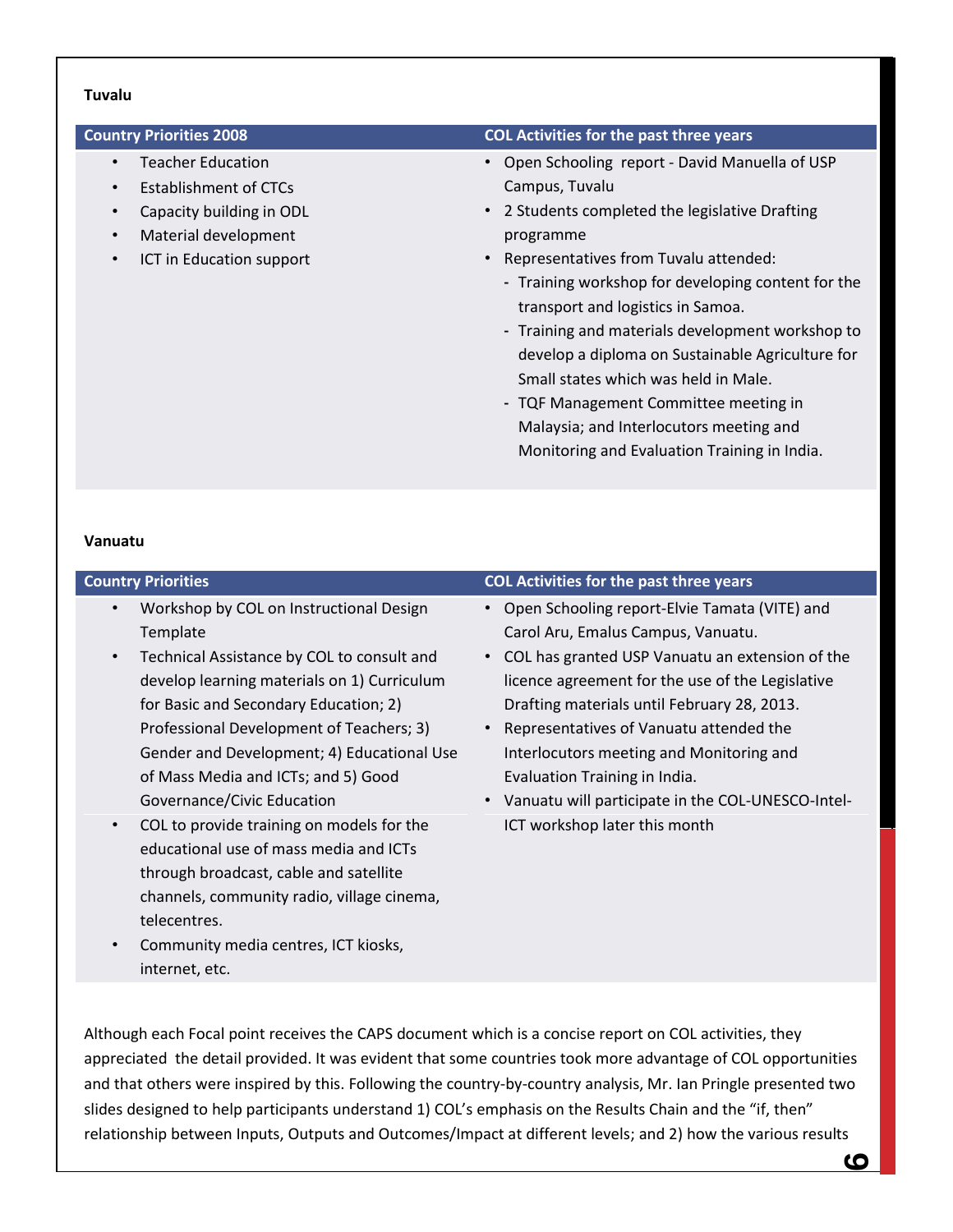achieved through COL's work can be depicted and seen in relation to one another to assist participants with, linking their priorities/challenges with the different layers of the tree.

# *3.2 Challenges in the Education Sector in Pacific*

After the presentation the participants were requested to write down (on post-its) as a brainstorm activity, the most important challenges which they experience in their respective countries. The post-its were put on the wall and grouped according to commonalities. In an effort to work on the most important challenges, the facilitator requested each participant to select the top challenges using a "purchasing system" (colorful stickers). Based on this, the challenges with the highest value against them were listed as the top six.

- **Teacher Educators to achieve minimum teacher qualifications and development**
- **Integrating ICT in teaching and learning**
- **Cost benefit analysis of ICT infrastructure**
- **Capacity**
- **Open Schooling**
- **Costs and ICT**

The participants were divided into two groups. The groups were tasked to discuss the challenges and decide how they want to frame the challenge within the regional context. After the group discussions the two groups reported back on the sets of three challenges. After more deliberations the participants agreed to the following challenges:

### - **Teacher Educators**

to achieve minimum teacher qualifications & development

# - **Integrating ICT into Teaching and Learning**

Monitoring and Evaluation (M&E) on eLearning/mobiles/decision maker's lack of knowledge about ICT as a tool for learning development/packaging of OER

# - **Cost benefit analysis of ICT infrastructure**

Develop and implement ICT programs in schools Broadband/connections cost/skills to download content were all listed as factors contributing to the cost etc.

# - **Capacity**

Building human resource capacity in-country in TVET and teacher training in ODL portable recognised qualifications/brain drain.

# - **Open Schooling**

Develop and promote relevant learning programmes as alternative pathways for out of school youths.

# - **Costs and ICT**

Develop and implement ICT programmes in schools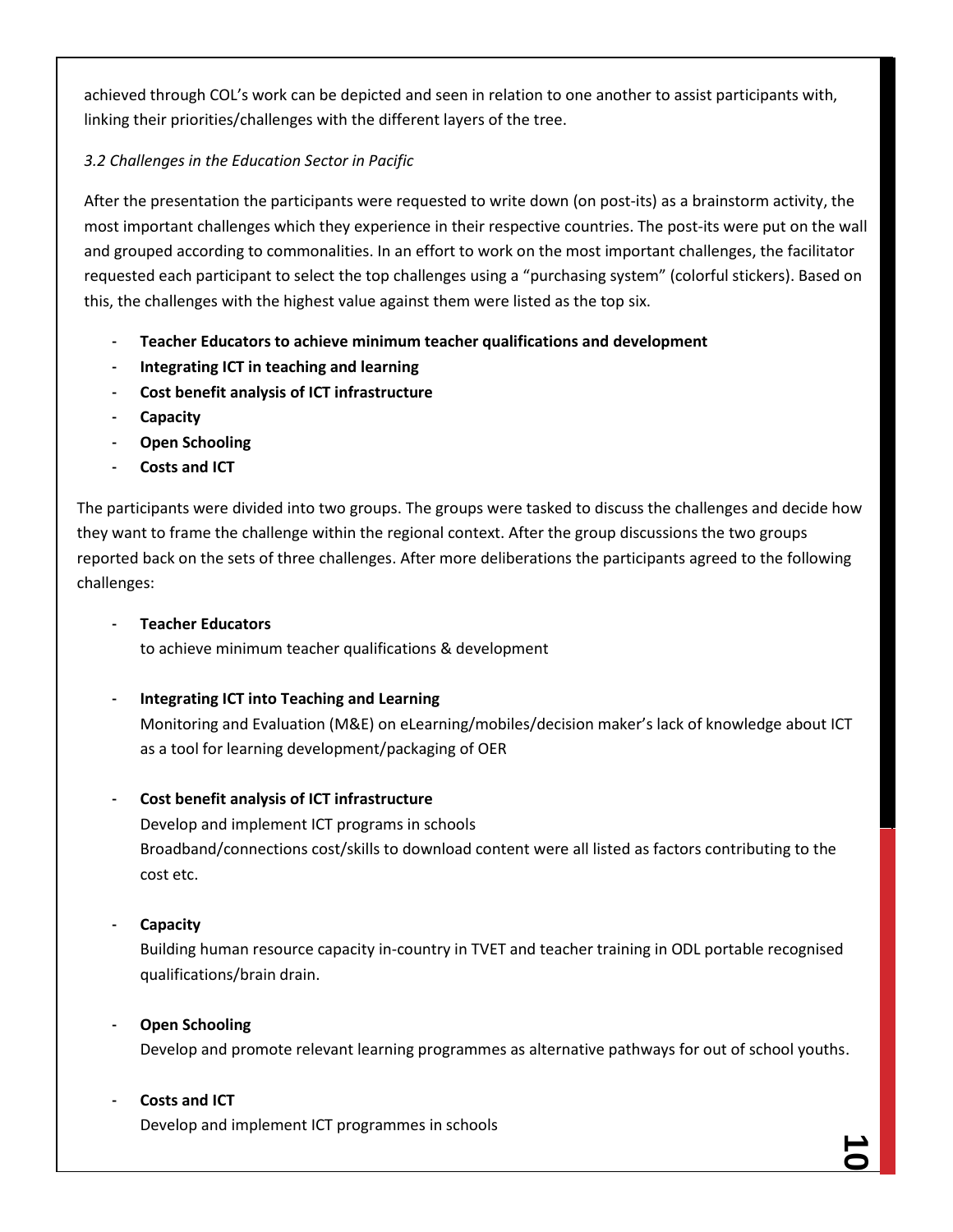During the final sub session, teams used the "Challenges" to identify "Priorities" linked to the countries. Each group discussed the six priorities and provided feedback to the bigger group. After more discussion in the combined groups, the participants agreed to the following Priorities for the Education Sector.

# **1. Capacity building:**

- In country training for train the teacher in TVET and teacher training
- Training of untrained teachers
- **•** Train school leadership and management
- Training teachers to write ODL materials
- Training teachers how to assess/support students

# **2. Open Schooling:**

- Training for curriculum developers
- Curriculum development of vocational and technical subjects/course
- Training of tutors in OS
- Open Schooling for out of school youth/single mothers/young couples

#### **3. Teacher Education**

- Up skilling of teacher educators to meet minimum requirements which is "degree"
- Teacher education through ODL
- Policy framework
- Convert F2F materials to ODL

# **4. Cost & ICT**

- Develop ICT in education policy
- Develop ICT programmes for use in schools
- Train teachers in ICT
- Feasibility study
- Develop ICT curriculum
- Cost benefit analysis
- Train teachers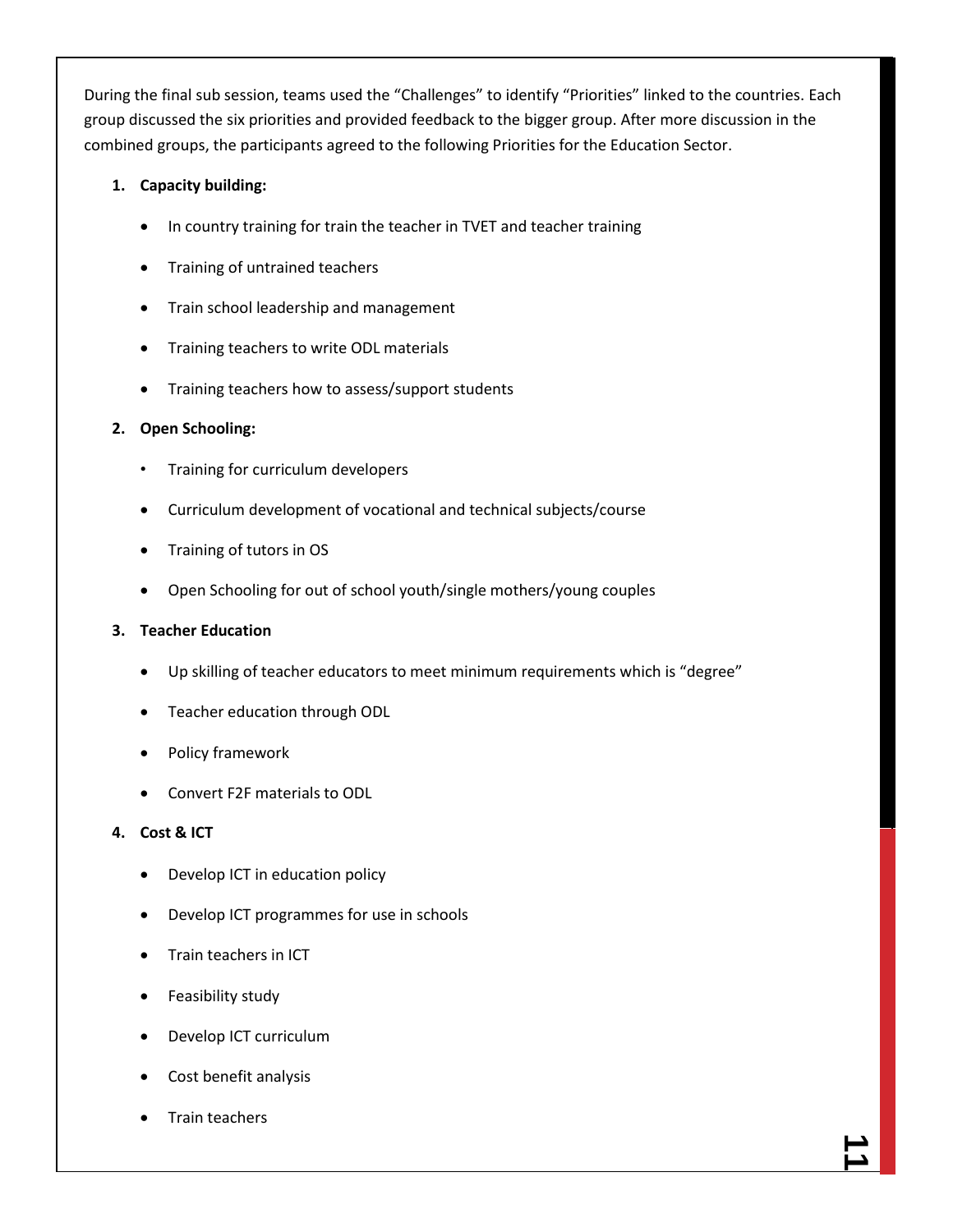# **5. Integration of ICT into teaching and learning**

- Training of teachers/in service training of teachers
- Enable Pacific teachers to enroll in the COL-Cert for ICT integration

# **Day 2**

# *Session 4* **- Livelihoods and Health Sector – Priorities**

Following a similar approach as Frances Ferreira for Education, Ian Pringle provided an overview of COL's Livelihoods and Health sector and its four initiatives, namely:

- **1. Skills Development**
- **2. Learning for Farming**
- **3. Healthy Communities**
- **4. eLearning**

One important challenge faced by the Livelihoods and Health sector, which is useful to raise at the outset, is the gap between the perception of COL as an agency working primarily in formal education and the reality that COL and ODL have equally great relevance in non-formal sectors, training and lifelong learning. For example, COL's Focal Points and their Ministries are generally part of the formal education sector, whereas a significant portion of the Livelihoods and Health sector's work is in non-formal education and learning, e.g., agriculture, health, community development, women, and youth.



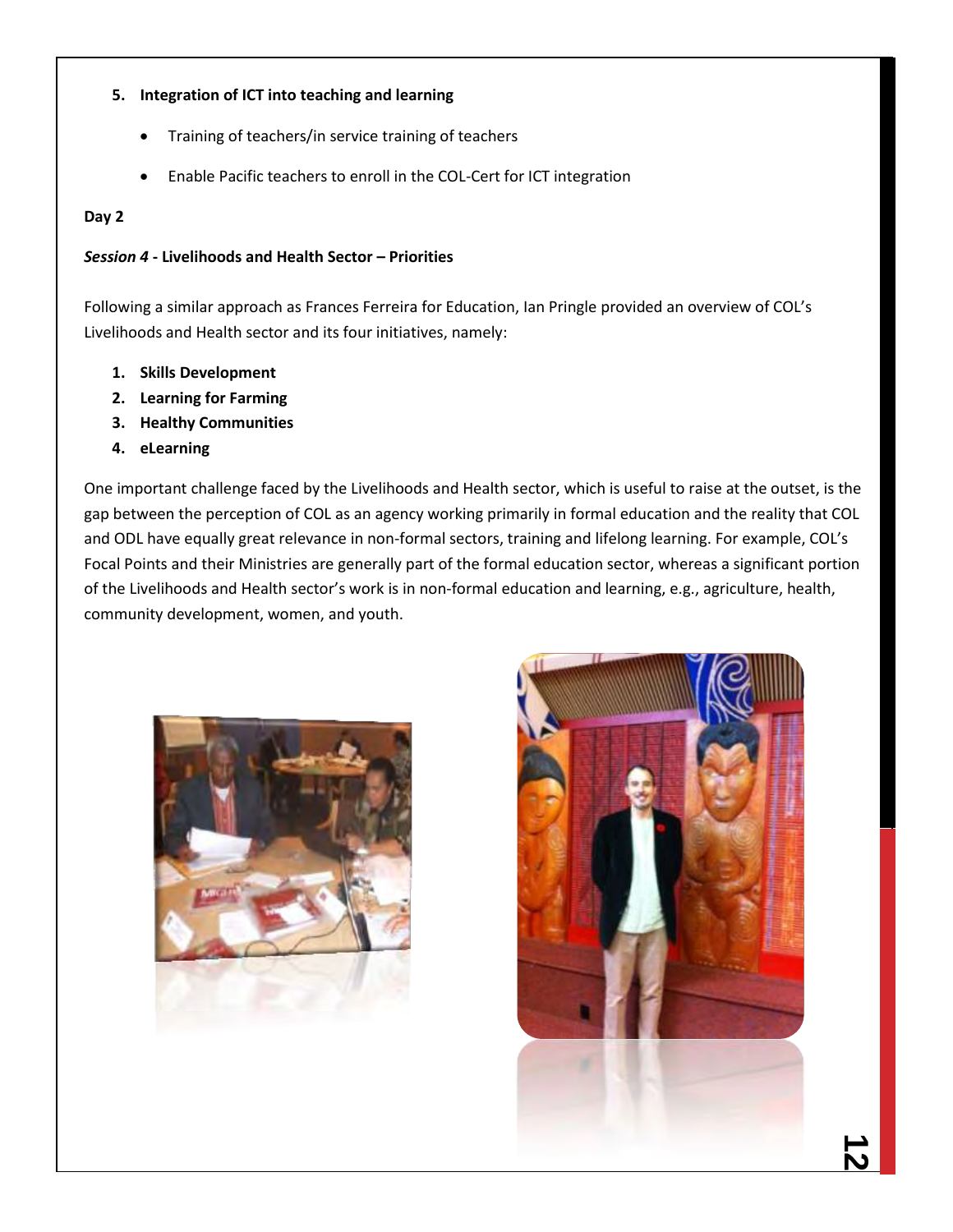The Livelihoods and Health Sector:

- Focuses on two top development priorities Livelihoods and Health allowing the sector to focus on areas of need without being prescriptive.
- Works to a large degree in non-formal education and learning with a focus on new methods of educational provision, including community-based (non-institutional) learning about topics identified by local stakeholder groups and learners themselves, often emphasising their ongoing participation in decision-making, materials development and delivery.
- Works with civil society, private sector and other non-institutional partners, e.g., educational institutes and centres; NGOs and CBO; banks and telecom companies.

Priorities identified through the 2008 consultations with Focal Points, distilled from the report, included:

- 1. TVET, which is more important to many small states than tertiary education.
- 2. Networking between organisations and states to catalyse processes and outputs.
- 3. There is interest in long-term faculty exchanges to encourage innovation and capacity building.
- 4. Peace building activities, particularly in the Pacific some of this work should target youth.
- 5. Lifelong Learning for Farmers (L3F) must be further expanded to new countries.

Specific priorities identified by countries included:

- ODL methods (especially for TVET teaching/learning) for technology environments with limited infrastructure, low bandwidth, etc. (Tonga).
- Disaster mitigation based on awareness raising and learning about prevention and response (Nauru, Tonga).
- Media capacity among groups in public and civil society sectors (Kiribati, PNG, Solomon Islands, Tuvalu, Vanuatu).
- Life skills as educational areas to be covered by Community Training Centres (Tuvalu).
- eLearning training (Nauru, PNG, Solomon Islands, Tonga).
- Gender awareness (Vanuatu).

The sector had, in response, undertaken the follow key activities:

- Promoted a renewed focus on TVET, more broadly defined as Skills Development, which encompasses both formal and non-formal provision.
- COL continues to support information and experience sharing between countries in the region, through work with regional bodies like the Secretariat of the Pacific Community (SPC), including the Regional

<u>د،</u>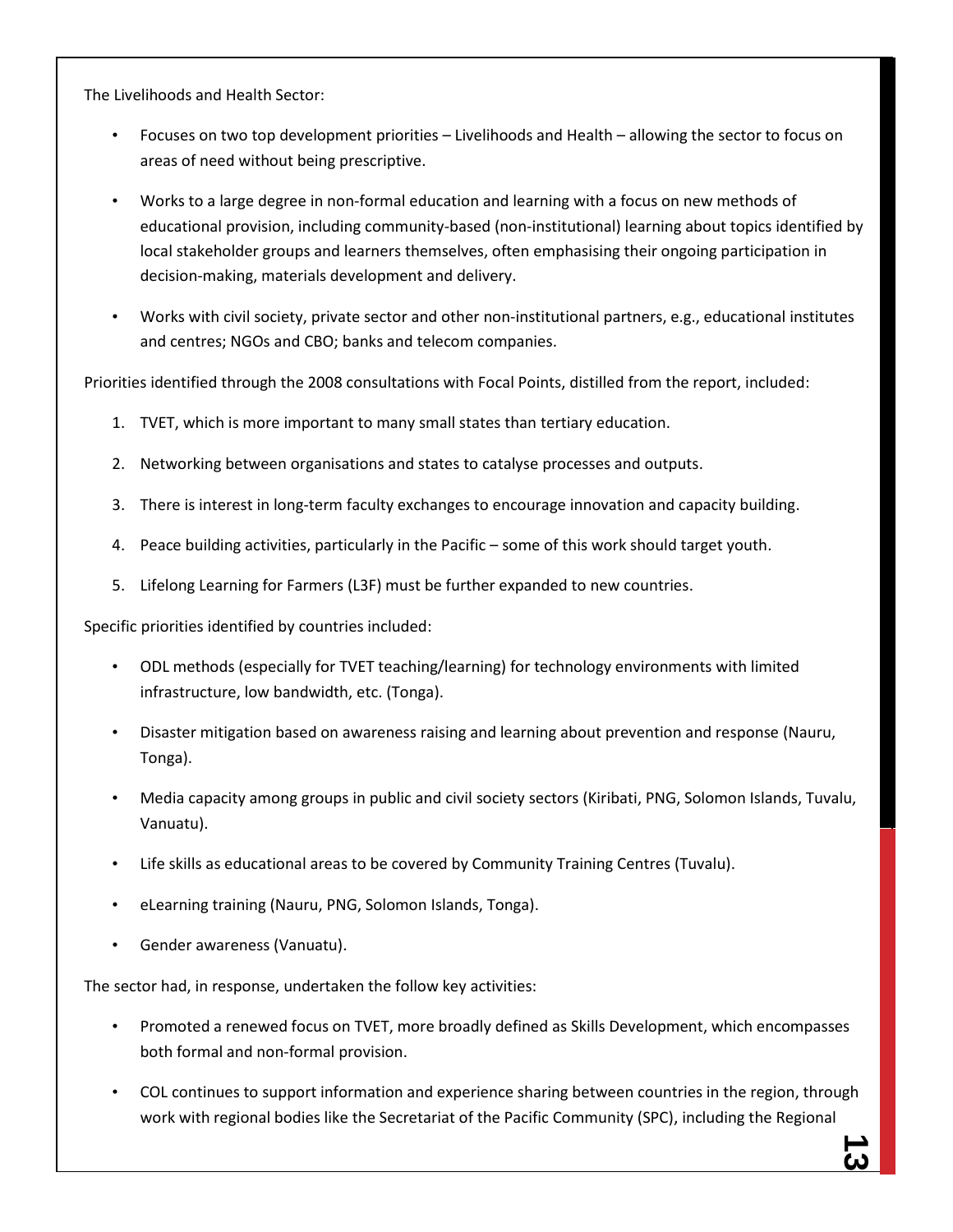Media Centre and the Community Education and Training Centre; Pacific Association for Technical Education and Training (PATVET), and the University of the South Pacific.

- Lifelong Learning for Farmers (L3F) was piloted in PNG.
- Healthy Communities was developed with a broad focus on community health, including issues related to peace-building, conflict resolution and youth.
- New efforts have been made in promoting ICT competencies, for TVET institutions as well as teachers.

# **Challenges and priorities**

Following the presentation, which covered the sector's four initiatives by sharing achievements, plans as well as a specific representative activity, the Focal Points divided into two groups with an assignment to brainstorm 3-5 regional challenges in livelihoods and health sector, which was then followed by the task of identifying priorities for COL assistance, as well as prospective actions and stakeholders for cooperation. The results of the deliberations are shown in the table below.

| <b>Challenge</b>                                                                                     | <b>Priorities for COL</b><br><b>Assistance</b>                                                                                                                                                                                                                               | <b>Proposed actions</b>                                                                                                                                                                                                                                                                                                                                                                                                                                                                                                               | <b>Prospective</b><br><b>stakeholders</b>                                                                                                                                                                                                                                                                                                        |
|------------------------------------------------------------------------------------------------------|------------------------------------------------------------------------------------------------------------------------------------------------------------------------------------------------------------------------------------------------------------------------------|---------------------------------------------------------------------------------------------------------------------------------------------------------------------------------------------------------------------------------------------------------------------------------------------------------------------------------------------------------------------------------------------------------------------------------------------------------------------------------------------------------------------------------------|--------------------------------------------------------------------------------------------------------------------------------------------------------------------------------------------------------------------------------------------------------------------------------------------------------------------------------------------------|
| <b>General lack of gender</b><br>awareness and inclusivity<br>in education sectors and<br>programmes | New approaches and<br>$\bullet$<br>tools for raising gender<br>awareness and gender<br>inclusive practices<br>across sectors dealing<br>with livelihoods and<br>health education<br><b>Awareness building</b><br>and training in gender-<br>related skills                   | Gender is a crosscutting area of<br>importance (relevant across all of<br>the challenges and responses<br>listed below).<br>Additional actions include<br>Supporting the development<br>$\bullet$<br>of special programmes for<br>boys education<br>Developing programmes and<br>$\bullet$<br>materials that are gender-<br>inclusive programmes rather<br>than gender-focused<br>Face-to-face & ODL training<br>for gender mainstreaming (in<br>partnership with relevant<br>ministries and departments<br>within Pacific countries) | Ministries or<br>$\bullet$<br>departments of<br>women, youth<br>Civil society groups<br>$\bullet$<br>working with gender,<br>women, etc.<br>Regional programmes<br>$\bullet$<br>related to gender,<br>women's affairs, etc.                                                                                                                      |
| <b>Unemployment and</b><br>under-development of<br>livelihoods, especially<br>among youth            | New models for<br>$\bullet$<br>delivery of TVET and<br>non-formal livelihoods<br>programmes, e.g.<br>approaches that will<br>enable institutions and<br>organisations to<br>innovate in the<br>provision of learning<br>opportunities<br><b>ODL</b> materials<br>development | Models:<br>Introducing flexible &<br>$\circ$<br>blended approach to<br><b>TVET institutions via</b><br><b>PATVET</b><br><b>Sharing Lifelong</b><br>$\circ$<br>Learning for Farming<br>(L3F) including results of<br>pilot programmes<br>Capacity development:<br>Piloting of new flexible<br>$\circ$<br>TVET programmes with                                                                                                                                                                                                          | Pacific Association of<br>$\bullet$<br><b>Technical and</b><br><b>Vocational Education</b><br>and Training (PATVET)<br><b>TVET institutions</b><br>$\bullet$<br>Youth departments<br>$\bullet$<br>within different<br>national and sub-<br>national government<br>Development NGOs,<br>$\bullet$<br>including faith-based<br>organisations, with |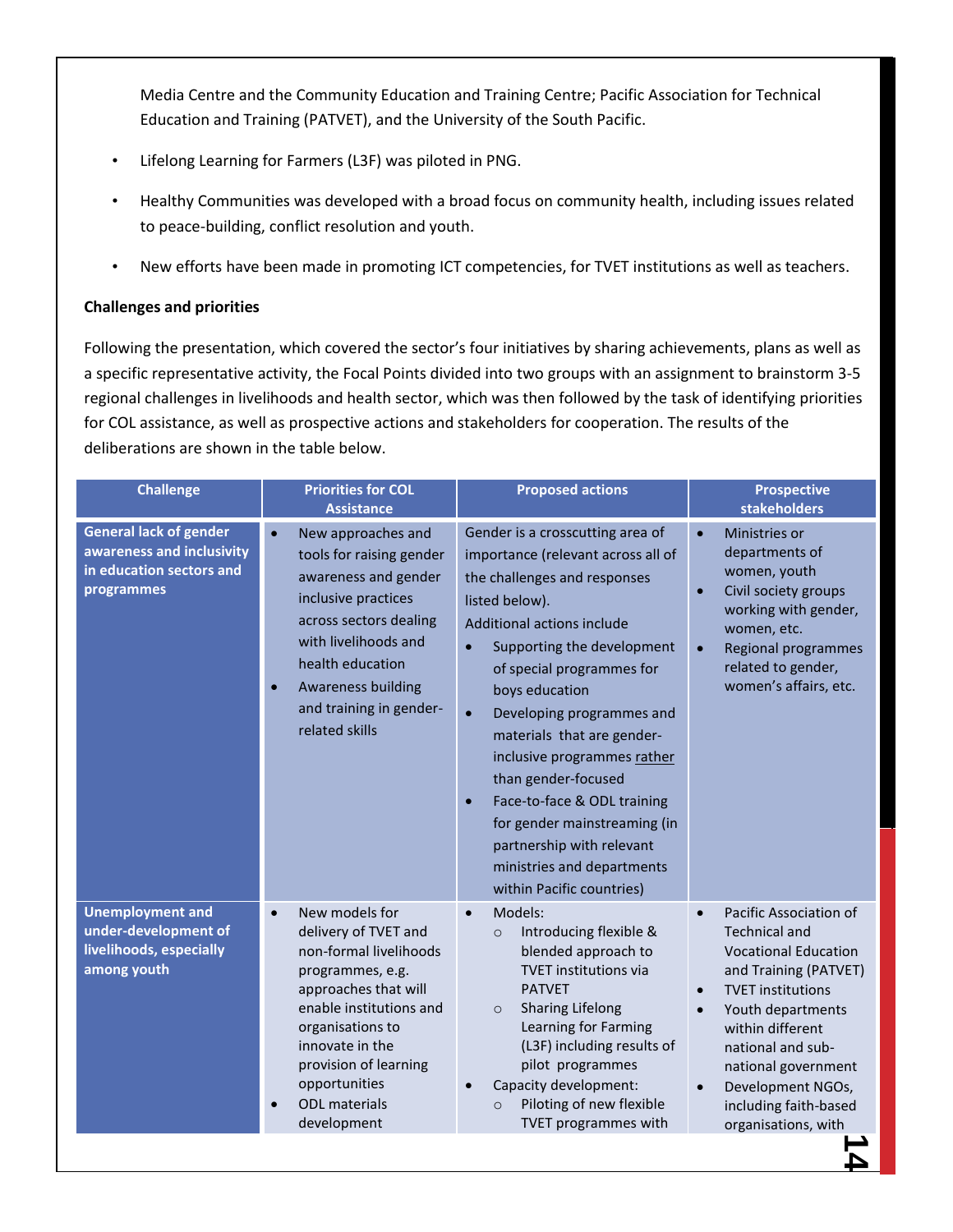|                                                                                                                                                                                                                                                                                                                                                                                                              | <b>Relevant TVET</b><br>$\circ$<br>courses, including<br>gender<br>considerations<br>Capacity building -<br>alternative ways to<br>support youth, women,<br>farmers, fishers, etc.<br>Research and analysis<br>to enable gender-<br>appropriate and -<br>inclusive programming                                                                                                                                                                                                                                                                    | associated training and<br>networking<br>Piloting of L3F with<br>$\circ$<br>associated training<br>Materials development<br><b>Basic trade training</b><br>$\circ$<br>materials as OERs<br><b>Vocational literacy</b><br>$\circ$<br>course including audio<br>Localised lifelong<br>$\circ$<br>learning materials<br>Community<br>$\circ$<br>Development (ODL)<br>course with CETC                                                                                                                                                                                                                                                      | livelihoods and<br>education mandates<br>Youth associations<br>$\bullet$<br>Private sector:<br>$\bullet$<br>industry associations,<br>banks, telecom<br>operators                                                                                                                                                                                                                                                                                                                                                                        |
|--------------------------------------------------------------------------------------------------------------------------------------------------------------------------------------------------------------------------------------------------------------------------------------------------------------------------------------------------------------------------------------------------------------|---------------------------------------------------------------------------------------------------------------------------------------------------------------------------------------------------------------------------------------------------------------------------------------------------------------------------------------------------------------------------------------------------------------------------------------------------------------------------------------------------------------------------------------------------|-----------------------------------------------------------------------------------------------------------------------------------------------------------------------------------------------------------------------------------------------------------------------------------------------------------------------------------------------------------------------------------------------------------------------------------------------------------------------------------------------------------------------------------------------------------------------------------------------------------------------------------------|------------------------------------------------------------------------------------------------------------------------------------------------------------------------------------------------------------------------------------------------------------------------------------------------------------------------------------------------------------------------------------------------------------------------------------------------------------------------------------------------------------------------------------------|
| <b>Community health,</b><br><i>including</i><br><b>Reproductive Health:</b><br>$\bullet$<br>unplanned<br>pregnancies, STIs,<br>HIV/AIDS, teenage<br>pregnancy<br>Environmental<br>$\bullet$<br>Health: Water &<br>sanitation; Climate<br>change<br><b>NCDs: Diabetes;</b><br>$\bullet$<br>Obesity; Hypertension<br>Continuing<br>$\bullet$<br>professional<br>development for<br>community health<br>workers | Adapting good models<br>for primary health<br>care/education for<br>Pacific communities<br>Partnerships among<br>$\bullet$<br>ministries and<br>communities and<br>institutions<br>Communication<br>$\bullet$<br>Provision/sharing of<br>$\bullet$<br>information, including<br>teaching and learning<br>materials<br>Link to Education for<br>$\bullet$<br>Sustainable<br>Development<br>programmes<br>Share experiences of<br>$\bullet$<br>learning programmes<br>focused on women as<br>learners, gender roles<br>in health promotion,<br>etc. | Training on developing radio<br>$\bullet$<br>programmes<br>Media capacity development<br>$\bullet$<br>by ODL with national media<br>broadcasters and education<br>curriculum. and programme<br>developers<br><b>Community learning</b><br>$\circ$<br>models<br>Programme design<br>$\circ$<br>& development<br>Integrating mobile<br>$\circ$<br>telephony<br><b>MOODLE</b><br>$\circ$<br>Materials development:<br>$\bullet$<br><b>Community learning</b><br>programmes (content)<br>Training materials (including<br>briefing sheets for specific<br>health issues)<br>Partnership development<br>through sharing of good<br>practices | Secretariat of the<br>$\bullet$<br>Pacific Community,<br>especially the<br><b>Regional Media</b><br>Centre<br>Pacific Media<br>$\bullet$<br><b>Assistance Scheme</b><br>(PACMAS)(Australia)<br>Ministries of health,<br>$\bullet$<br>community<br>development, women,<br>youth<br>NGOs working in<br>$\bullet$<br>health and community<br>development<br><b>Pacific Online Health</b><br>$\bullet$<br><b>Learning Network</b><br>(POHLN), WHO<br>(health workers)<br>Open Polytechnic of<br>$\bullet$<br>New Zealand (health<br>workers) |
| <b>Policy development &amp;</b><br>implementation relating<br>to TVET and non-formal<br>learning in health and<br>livelihoods sector<br>Poor policy linkages<br>$\bullet$<br>between sectors<br>Lack of ODL or related<br>$\bullet$<br>policies in non-<br>education sectors,<br>e.g. health,<br>agriculture,<br>community<br>development, etc.<br>Limited in-country<br>coordination                        | <b>Technical Assistance</b><br>$\bullet$<br>for development of<br>sustainable and well<br>integrated sector<br>framework<br>Capacity building in<br>$\bullet$<br>policy development<br>New models of delivery<br>$\bullet$<br>and coordination<br>among stakeholders<br>Support for<br>$\bullet$<br>community-focused<br>and community-based<br>delivery<br>Community<br>$\circ$<br>Development can<br>be done through                                                                                                                            | In-country workshops to<br>$\bullet$<br>develop a sustainable and<br>well integrated sector<br>framework<br>Sharing of good practices<br>$\bullet$<br>ODL training on policy<br>$\bullet$<br>development<br>ICT in Teacher Education<br>$\bullet$<br>Policy support in the<br>implementation of<br>Teacher Development in ICT<br>(including developing and<br>implementing an ICT in<br>Education policy and<br>implementation plan,<br>training mentors to<br>implement the CCTI)                                                                                                                                                      | Pacific Islands Forum<br>$\bullet$<br>Secretariat<br><b>Pacific Education</b><br>$\bullet$<br>Development<br>Framework<br>Government line<br>ministries<br>NGOs working in<br>$\bullet$<br>formal and non-<br>formal education<br>ပာ                                                                                                                                                                                                                                                                                                     |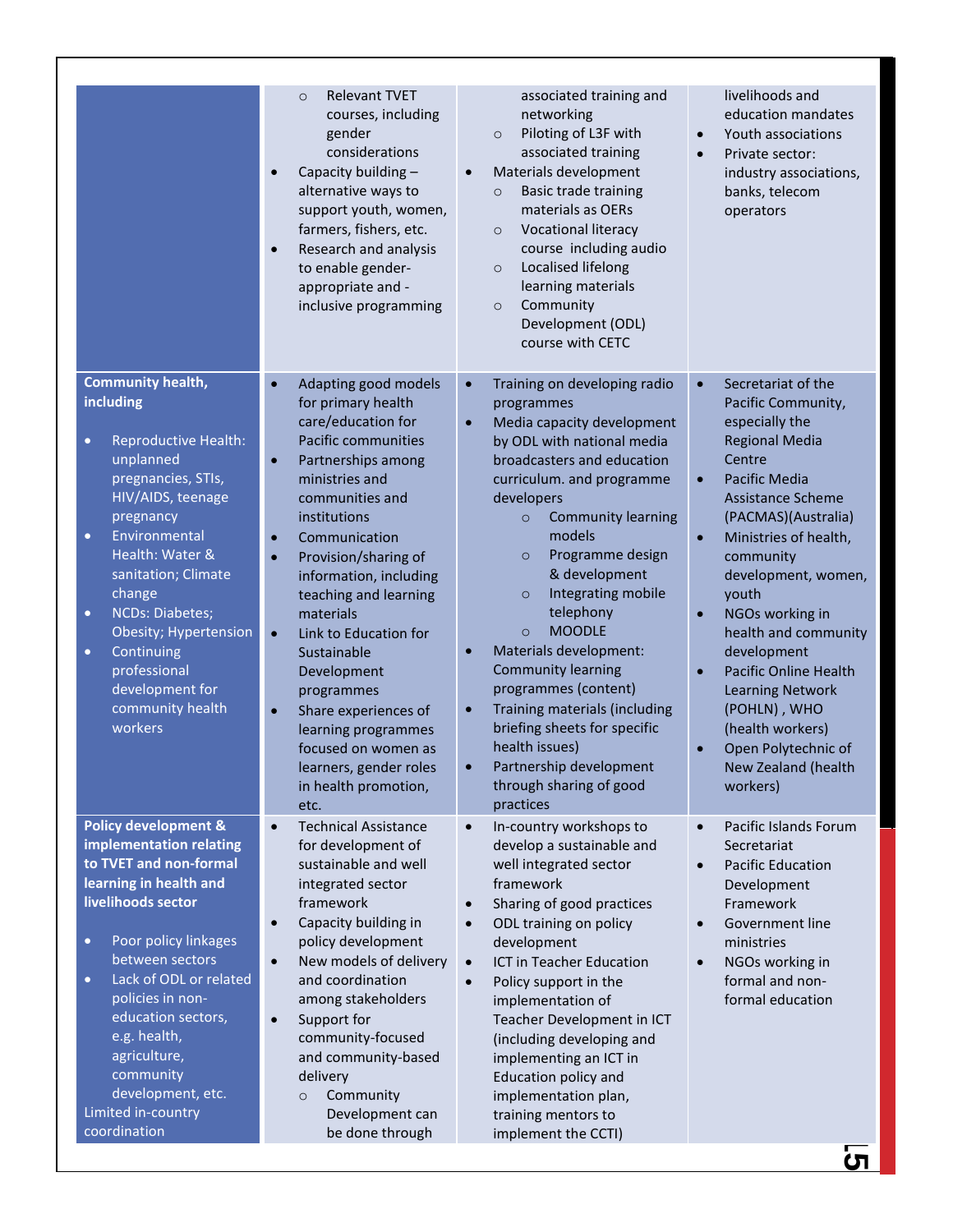| <b>ODL</b><br>Greater<br>$\circ$<br>cooperation with                                                           | <b>Community Development</b><br>$\bullet$<br>(ODL) course with CETC<br>Materials development<br>$\bullet$                                                                                                                                       |  |
|----------------------------------------------------------------------------------------------------------------|-------------------------------------------------------------------------------------------------------------------------------------------------------------------------------------------------------------------------------------------------|--|
| community-based<br>facilities, e.g.<br>community<br>information<br>centres, Rural<br>Training Centres,<br>etc. | involving key stakeholders<br>Basic trade training<br>$\circ$<br>materials as OERs<br><b>Vocational literacy</b><br>$\circ$<br>course including<br>audio<br>Health promoting<br>$\circ$<br>materials<br>Sharing of lessons learned<br>$\bullet$ |  |
|                                                                                                                | and good practices                                                                                                                                                                                                                              |  |

**Note:** To avoid duplication, challenges and priorities raised in relation to eLearning and mLearning from both the Education and Livelihoods and Health sectors have been group together under Integrating ICT into teaching and learning.

# *Session 5 Role of Focal Points*

The session was co-facilitated by Professor Asha Kanwar and Frances Ferreira. After the presentation, the discussion was organised around a set of four questions. The following emerged from the discussions:

What is the most important role played by the Focal Point?

- To coordinate /facilitate and give visibility to what COL intends to achieve.
- A conduit between COL and partners in country
- Making partners aware of what COL may assist them with of which they are not aware of.

What other roles are you required to perform?

- Source of information on COL
- Advocate for COL
- Post Office for COL
- Meet and arrange in country visits for COL staff
- Brief Ministers regarding COL issues
- Ensure the Minister and top management within the Ministry are aware of the Focal Point's role

# What should COL do?

- COL should inform Focal Points on how we spend the money (breakdown) in instances where it is expected. It emerged that some Ministries of Finance expect the Ministry of Education to provide a breakdown on how COL funds are spent. The Vice President informed the participants that, in cases where the normal financial report lacks the required detail needed by the country, such a country may approach the Vice President's office for more detail.
- COL should copy relevant reports to ALL officials concerned (sometimes Focal Points do not receive all the information).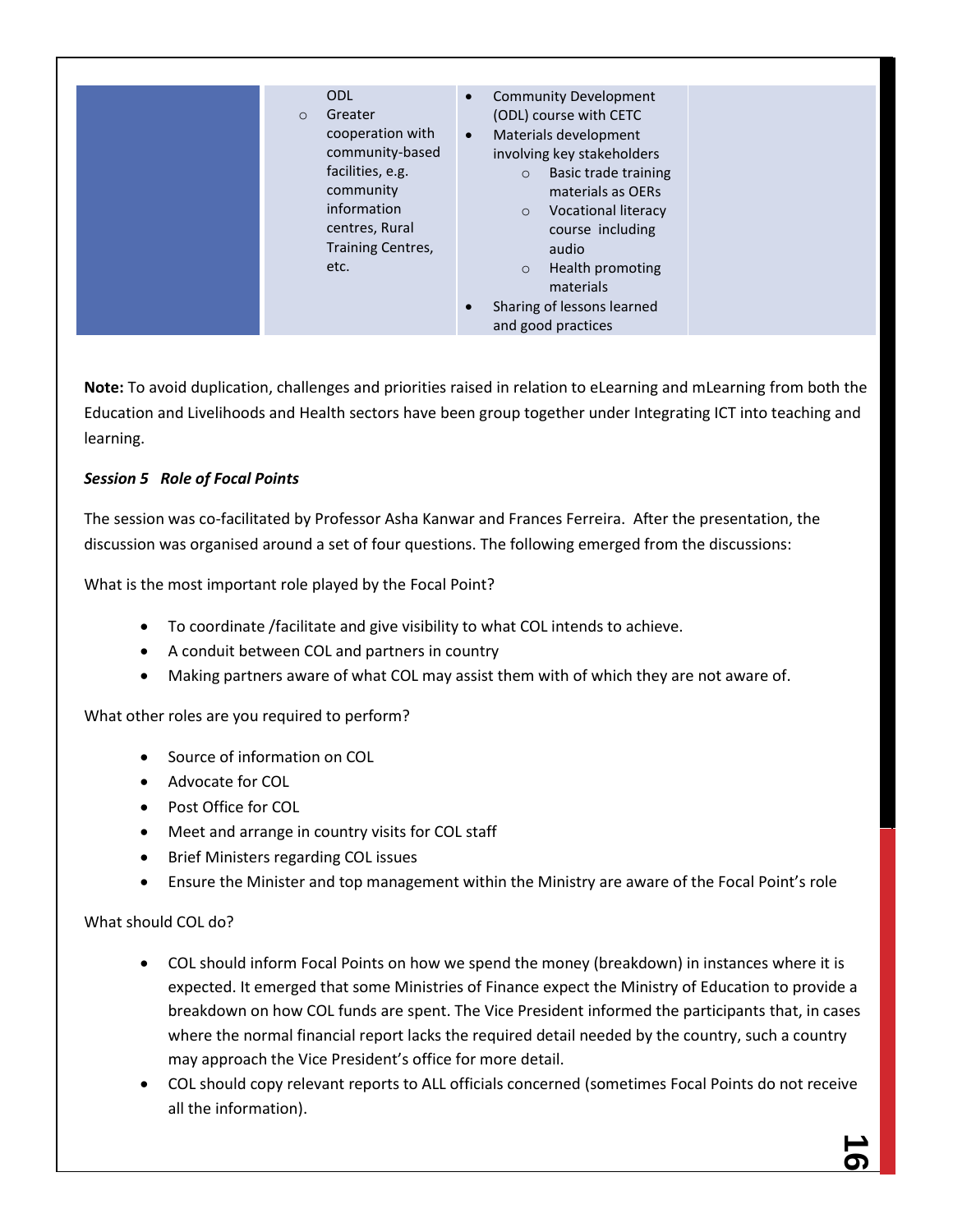Key Challenges experienced by Focal Points:

- Not always aware of COL activities in country (Rural Training Centre was mentioned).
- All COL information not always passing through Focal Points, COL to ensure that it happens (challenge when you work directly with an institution like the University).
- Sustainability of Focal Points. Ministries of Education should keep Focal Points informed when they make change overs.
- Delays regarding payment to COL are sometimes at the Ministry of Finance.
- Officials take up many roles, some Focal Points have different roles with partners (UNESCO)
- COL's quarterly reports are very useful.
- COL is prompt.
- **•** Information from COL provides evidence.

#### *Session 6: Gender*

The session was co-facilitated by Professor Asha Kanwar and Ian Pringle. The aims were to 1) promote an understanding of gender at different levels: personal and professional contexts, gender in development, and gender in education and learning; 2) identify good and bad practices in the region; 3) review COL's existing work in gender, and 4) generate new ideas for gender programming.

Professor Kanwar made a presentation looking at different gender indicators in the region, including the gender dimensions of the Millennium Development Goals; gender inequality in social institutions; the presence of women in politics and Pacific parliaments; the gender gap by Commonwealth region and among different countries in the Pacific. This was followed by an outline of COL's work in gender, specifically COL's gender policy and action plan; various activities undertaken in the context of the current Three Year Plan; and various tools and resources developed by and available to support our collective work in gender.

Ian shared three short videos as the background to a more general discussion on gender in the Pacific region, first as a whole and then in smaller groups. Th[e first video](http://www.youtube.com/watch?v=pF1j22x-yU8) was an animated short depicting a blue boy and a pink girl locked into Western gender stereotypes; the [second](http://www.youtube.com/watch?v=f4XCJig6aiA) a series of images reflecting gender in the Pacific region; th[e third,](http://www.youtube.com/watch?v=umPbQB9bLSo&feature=related) a public service message concerning violence against women in Papua New Guinea. In the discussion that followed, there were several highlights, specifically:

- Gender stereotyping, along the lines suggested in the first video clip, have been largely constructed through external influences.
- Gender analysis in the region is too often infused with Western framing and conceptualisation of gender, e.g., the use of Western music (James Brown and Beyoncé) and associated gender stereotypes and ideals in the second video clip.
- Among other issues, this raises the need for more Pacific centred articulations of gender, ideally leading to contextually and culturally appropriate responses to gender-based discrimination and, in some environments, violence in the region.
- One important aspect of gender-based programming is ensuring that there are suitable and effective learning opportunities for women and girls, including issues of important to women and girls. However another important consideration for gender-based programming is the need to consider the viewpoints and roles of men and women, girls and boys in addressing issues. The third video, a pitch to stop gender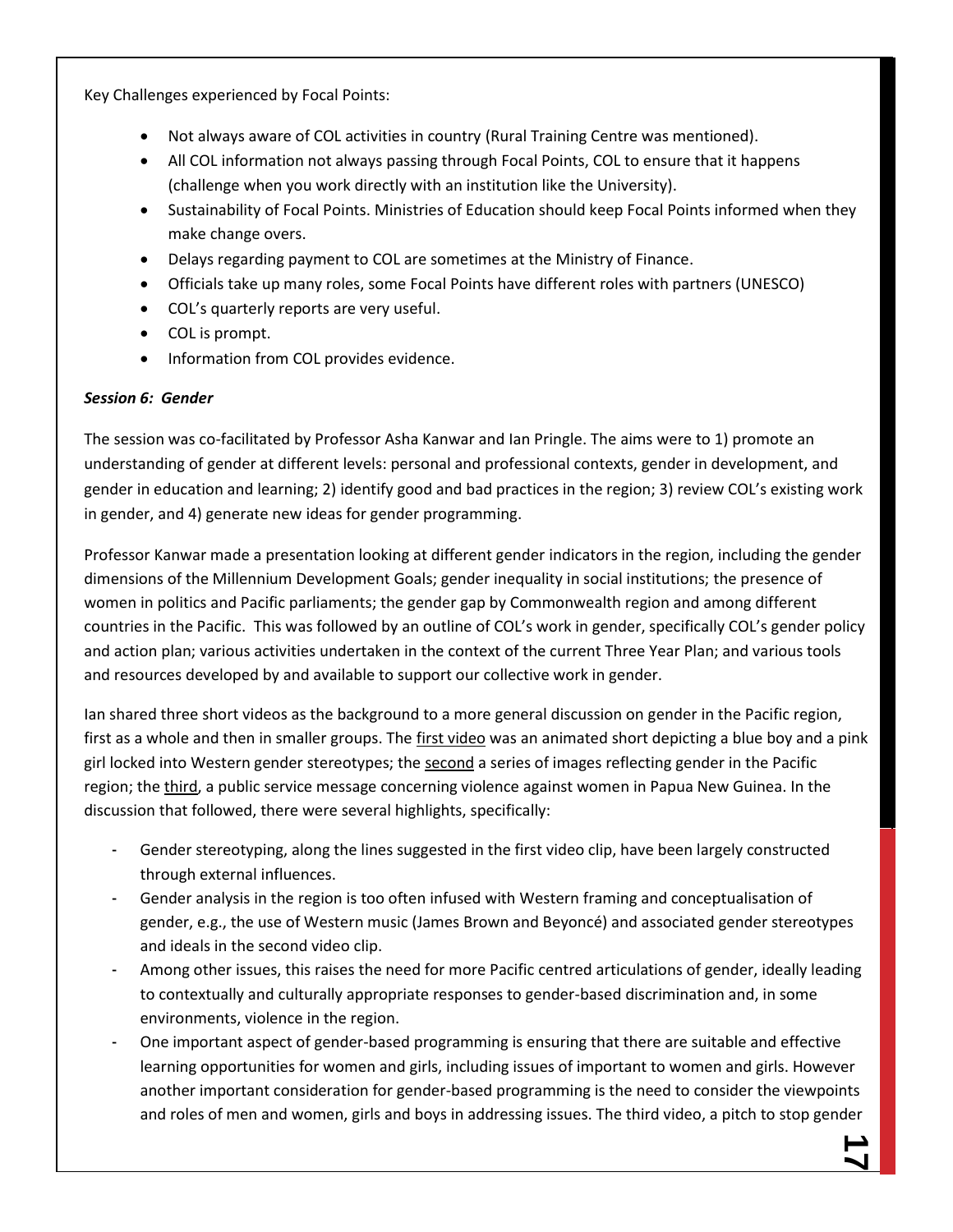violence, was directed by and depicted only women; however in order to achieve solutions, both men and women's perspectives and responsibilities need to be considered.

A rich discussion in two small groups ensued with a positive exchange on what gender means in different country contexts. A headline conclusion was that gender is an important, crosscutting issue, but also a tough one to identify in specific terms and equally difficult to address in programming. The groups deliberated on what priorities they could identify for gender-basic programming, including possible activities for COL:

# *Group 1 (Samoa, Tonga, Vanuatu)*

- These three countries don't have the same problems as Papua New Guinea or the Solomon Islands; however they have their own issues
- The underperformance of boys in primary and, particularly, secondary schooling is a growing issue in all three countries
- Girls excel at primary and secondary, but where do they go at tertiary level, in business and politics? It is a sad fact that education is not viewed as pre-requisite for business or politics, reinforcing them as maledominated positions
- The lack of political voice of women in the region is a serious problem because it impacts how issues are identified and addressed; as a result, women's viewpoints are critically under-represented at important levels of institutions and society more generally
- Stereotypes persist in terms of what boys and girls/women and men will do, especially in trades, which are illegitimate and unnecessary, often negatively impacting both individuals and the workforce more generally

# *Group 2 (Nauru, PNG, Tuvalu)*

# Regional priorities

- 1. Boys underperformance, particularly in secondary schooling
- 2. Cultural factors still inhibit female participation in politics and civil service

# COL inputs

- 1. Boys underperformance
	- a. Comparative research in to educational achievement of girls and boys
	- b. Training of teachers (promoting more male teachers in primary schools)
- 2. Cultural factors still inhibit female participation in politics and civil service
	- a. Development of advocacy and commitment strategies to address the need for change in values, attitudes and practices in respect of gender
	- b. Resource and material development to support implementation of gender policies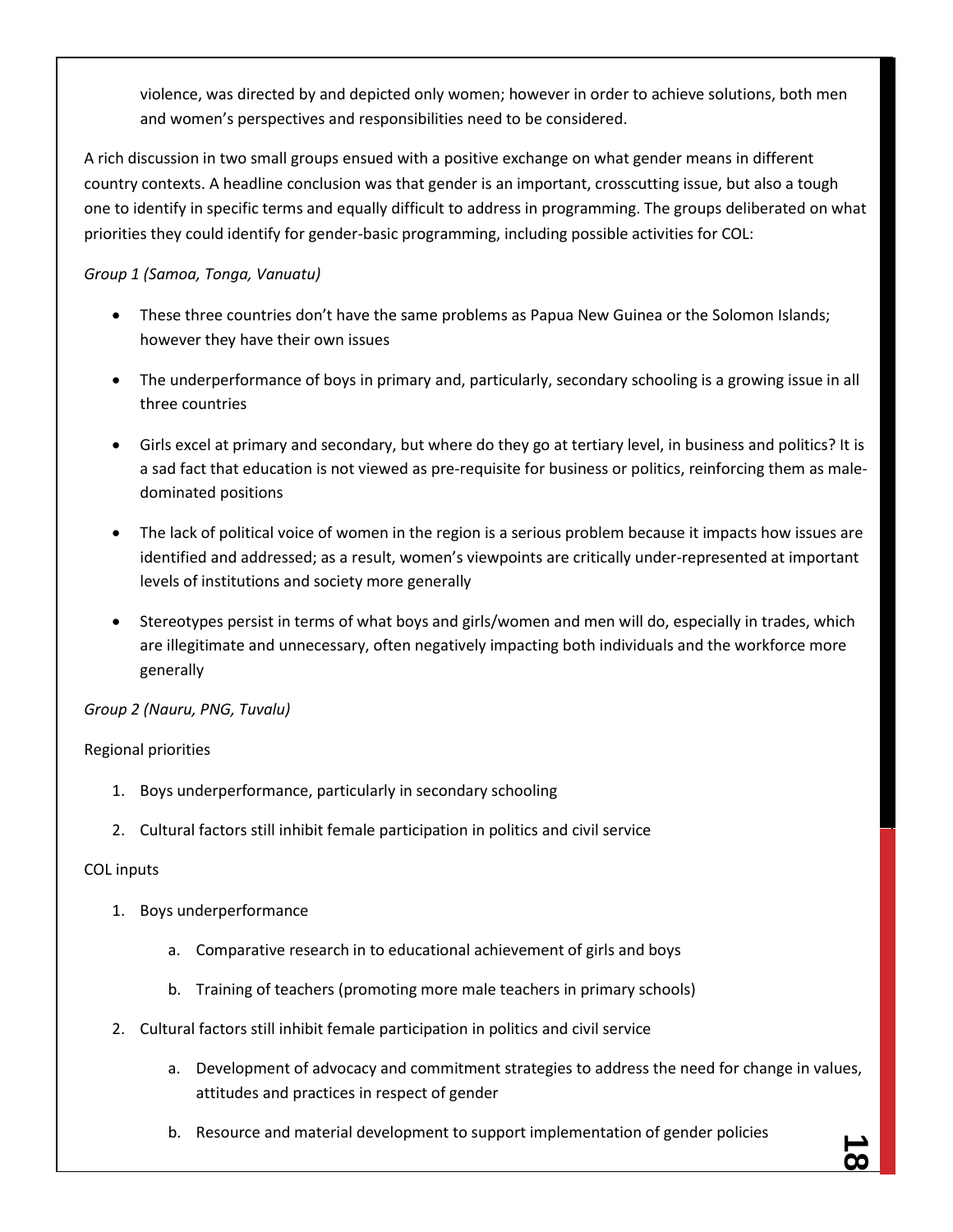

#### *Session 7: Information Technology*

Dr. Balaji made a presentation on Mainstreaming Relevant ICT in Support of Learning for Development in the Pacific Region, highlighting four key issues which he termed as critical: CONTINUING issues of access to the Internet; CONTROLLING costs ; CAPACITY STRENGTHENING in use of ICT in teaching and support services and OER: Gaps in access, re-packaging opportunities. Through a very illuminating PowerPoint he concluded with the following recommendations:

- 1. OER: enhancing access and enabling re-purposing and re-use by stakeholders: As an interim solution for up to a year, COL would be able to receive queries from the partner institutions on email, specifying parameters such as subject/specialisation/topic, level (postsecondary/other), language, type of material (textbook/reading material/interactive/lesson plan), and a few other parameters that can be jointly decided. COL would conduct customised searches online and would deliver the output OER's, depending upon the size, through online file transfer, on DVD by post or, in exceptional cases, as paper copies by post. At the same time, partners will be encouraged to make use of and contribute to the COL online directory service for OER for development where resources are compiled from a wide variety of sources (in English) and are described and tagged for quality and relevance. COL will also provide advice on how to design customised searches for OER using popular search engines such as Google.
- 2. Developing a framework for assessment of Total Cost of Ownership (TCO) of ICT for teaching and support services: COL can help in the development of a generic framework for assessing the total cost of ownership of ICT in institutions. The proposed framework will help leadership in institutions to consider a host of factors including capital and recurring costs of hardware/software besides licenses and costs of appropriate services and human resources.
- 3. Development of Shared Virtual Infrastructure to provide Learner Support Services: Dr Balaji said that we can envision a scenario where an institution based in the Pacific can avail a suite of services to support learners and other stakeholders, without having to own the ICT infrastructure except for a local area network with PC's laptops and/or tablet computers. The basic suite could include, for example, email service, collaboration platforms, learner records management, document and learning material library, web site(s) for the program or the institution, course announcement and calendaring services and a limited Learning Management System. It would also include support for building a gateway to send bulk SMS/text messages or voice mail from a web interface. This suite will be fully customised to an institution with its own domain name. COL can help an organisation avail this through "cloud hosting" with a globally known provider (without prejudice to others, examples are: Microsoft, Dell, Amazon or Google).
- 4. Overcoming the Bandwidth Constraint: provision of satellite-based access to the Internet as part of international aid: Dr Balaji suggested that the developed countries of the Pacific region could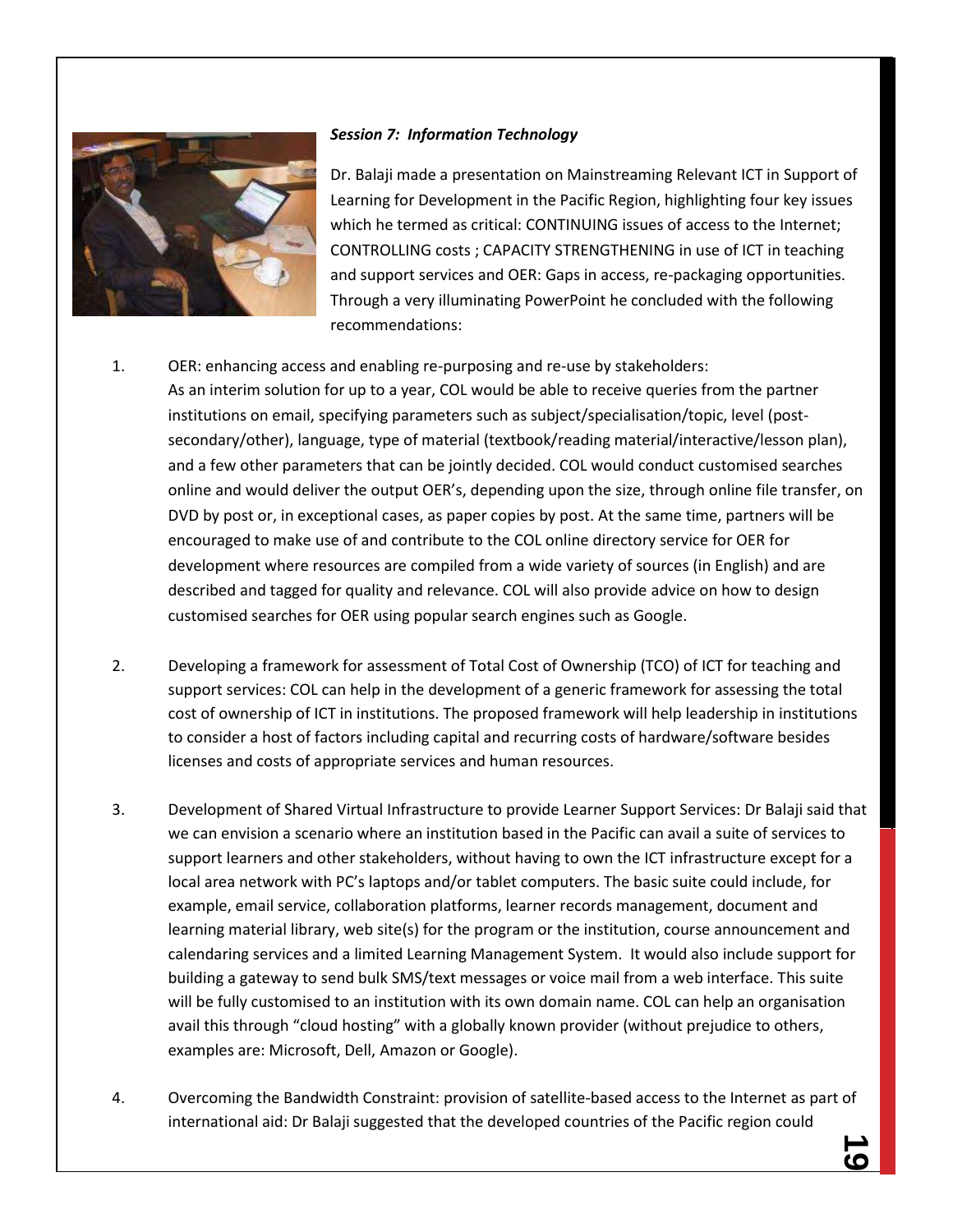consider either (1) donating satellite bandwidth as part of their commitment to provide international aid for learning-for-development; or, (2) the donors can help position a satellite with a large footprint over the South Pacific to provide reasonable bandwidth for outreach-oriented education and learning support. He concluded by saying that COL would be able to develop a concise resource document involving essential costs of such an endeavor.

# *Day 3*

# *Session 8 Priorities for the Three-Year Plan 2012-2015:*

Professor Kanwar introduced the final session, which aimed to concretise priorities for the period associated with the coming Three Year Plan 2012-2015. After discussing the key elements of Three Year Plan 2012-2015, including the seven initiatives and two crosscutting themes, participants gave a general endorsement of the framework, which provided a backdrop to the penultimate session of the meeting.

Frances and Ian presented the final stage of the consultation and planning process, highlighting:

- Importance to take the plan as a working document that both COL and country Focal Points could take back to their colleagues for further discussion and adjustments, in order to ensure alignment
- Be realistic about what can be achieved given COL's mission, focus and human and financial resources
- The goal of developing, both at the workshop and in the subsequent months, a joint work plan for the next Three Year Plan

The participants then worked with Frances and Ian in discussing and identifying action for each country.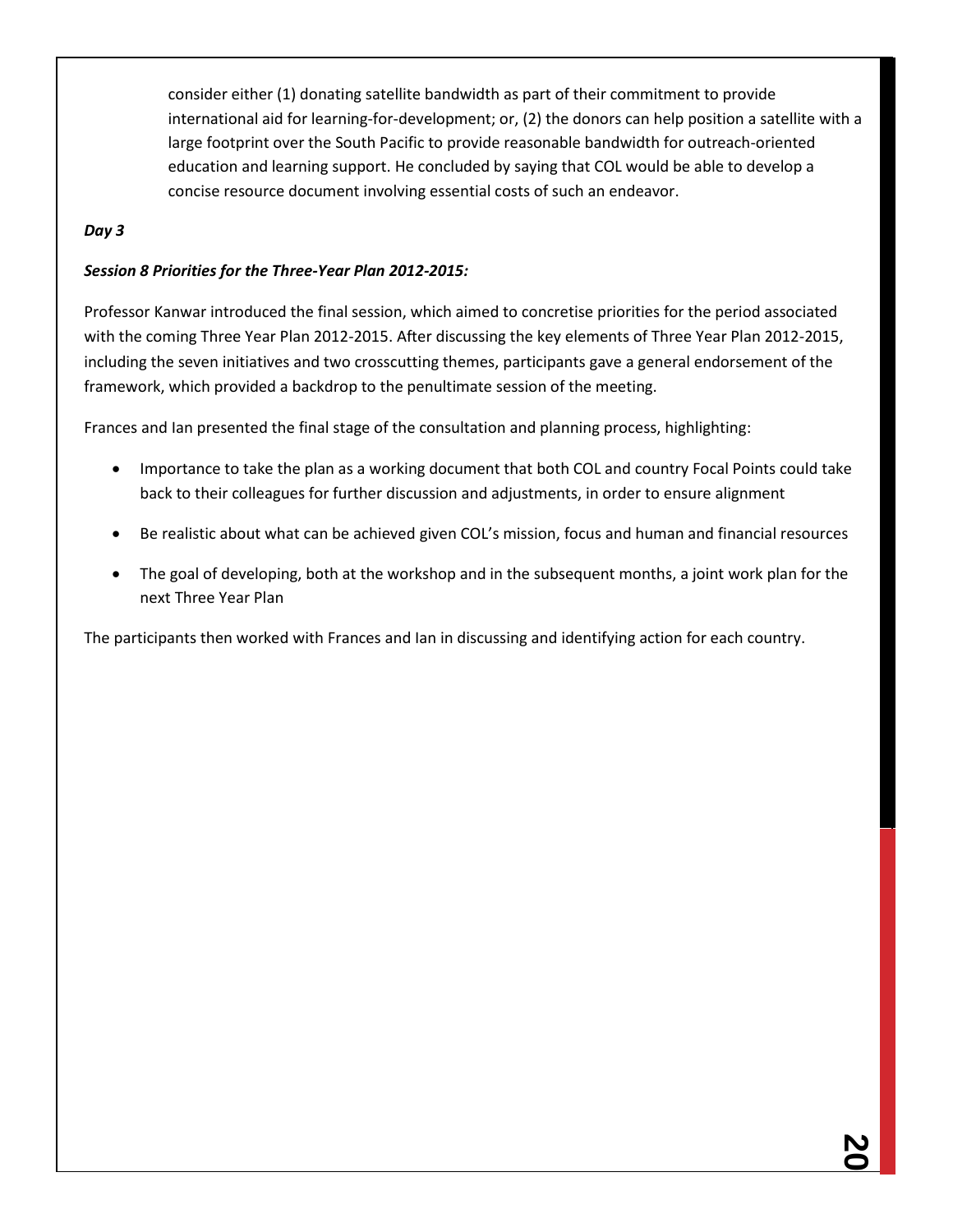|              | <b>Capacity</b>            | <b>Open</b>            | <b>Teacher</b>             | Cost & ICT    | <b>Integration of</b>     | <b>Coordination</b> | <b>Gender</b>    |
|--------------|----------------------------|------------------------|----------------------------|---------------|---------------------------|---------------------|------------------|
|              | <b>Building</b>            | <b>Schooling</b>       | <b>Education</b>           |               | <b>ICT into</b>           | of Partners         |                  |
|              |                            |                        |                            |               | <b>Teaching and</b>       |                     |                  |
|              |                            |                        |                            |               | <b>Learning</b>           |                     |                  |
| Tuvalu       | Training of                | <b>Broaden the</b>     | <b>Training for</b>        | Develop a     | <b>OER</b>                |                     |                  |
|              | education                  | CTC to                 | education                  | framework     | enhancing                 |                     |                  |
|              | <b>officers</b>            | incorporate            | <b>officers</b>            | for           | access and                |                     |                  |
|              | curriculum                 | OS as part of          | through ODL                | assessment    | enabling re-              |                     |                  |
|              | officer,                   | it.                    | on:                        | of total cost | purposing and             |                     |                  |
|              | school                     |                        | special needs              | of ownership  | re-use by                 |                     |                  |
|              | supervisors,               | Training of            | education,                 | (TCO) of ICT  | stakeholders.             |                     |                  |
|              | assessment                 | curriculum             | basic trades               | for teaching  |                           |                     |                  |
|              | officer, on                | developers on          | and                        | and support   | Development               |                     |                  |
|              | using ODL for              | developing             | vocational                 | services      | of shared                 |                     |                  |
|              | professional               | courses                | programmes,                |               | virtual                   |                     |                  |
|              | development                | (learning              | online                     |               | infrastructure            |                     |                  |
|              | of teachers.               | programmes)            | instructional              |               | to provide                |                     |                  |
|              |                            | as well as             | design,                    |               | learner                   |                     |                  |
|              | Course                     | materials to           | training of                |               | support                   |                     |                  |
|              | development                | support them.          | teachers on                |               | services.                 |                     |                  |
|              | and material               |                        | through ODL,               |               |                           |                     |                  |
|              | development<br>on a course | Material               | special needs              |               | Training of<br>education  |                     |                  |
|              |                            | development            | education,<br>basic trades |               |                           |                     |                  |
|              | to train un-<br>trained    | for Open<br>Schooling. | and                        |               | officers,<br>teachers and |                     |                  |
|              | teachers                   |                        | vocational                 |               | other stake               |                     |                  |
|              | through ODL.               | Training of            | programmes,                |               | holders on ICT            |                     |                  |
|              |                            | teachers and           | online                     |               | integration.              |                     |                  |
|              | Conversion of              | tutors on              | instructional              |               |                           |                     |                  |
|              | materials to               | Open                   | design,                    |               |                           |                     |                  |
|              | be able to be              | Schooling              | training of                |               |                           |                     |                  |
|              | offered                    |                        | teachers on                |               |                           |                     |                  |
|              | through ODL.               |                        | "MOODLE"                   |               |                           |                     |                  |
|              |                            |                        |                            |               |                           |                     |                  |
|              | Repackaging                |                        |                            |               |                           |                     |                  |
|              | of OERS.                   |                        |                            |               |                           |                     |                  |
| Vanuatu      | Workshop to                | COL to assist          |                            | COL to work   |                           |                     |                  |
|              | train trainers             | MoE 2012 to            |                            | with Ministry |                           |                     |                  |
|              | on selected                | develop this           |                            | of Education  |                           |                     |                  |
|              | Modules in                 | policy and             |                            |               |                           |                     |                  |
|              | the second                 | strategy.              |                            |               |                           |                     |                  |
|              | half of 2012.              |                        |                            |               |                           |                     |                  |
| <b>Tonga</b> | Set ODL                    | Developing             | Set policy                 |               | Integrate this            | To request          | To investigate   |
|              | policy on                  | the                    | framework on               |               | course into               | COL to assist       | why Tongan       |
|              | training                   | curriculum on          | this teacher               |               | our existing              | looking for         | girls outperform |
|              | teachers in                | TVET, ICT for          | education                  |               | teaching                  | donor partners      | boys in          |
|              | TVET, ICT and              | single                 | programme                  |               | education                 | to implement        | secondary        |
|              | training                   | mothers,               | for training               |               | programmes                | these.              | education to     |
|              | untraining                 | school youths,         | untrained                  |               | that are                  |                     | implement        |
|              | graduate                   | and young              | graduate                   |               | currently                 | ICT partners        | various          |
|              | teachers.                  | couples and            | teachers and               |               | available in              | can be located      | investigations   |
|              |                            |                        |                            |               |                           |                     |                  |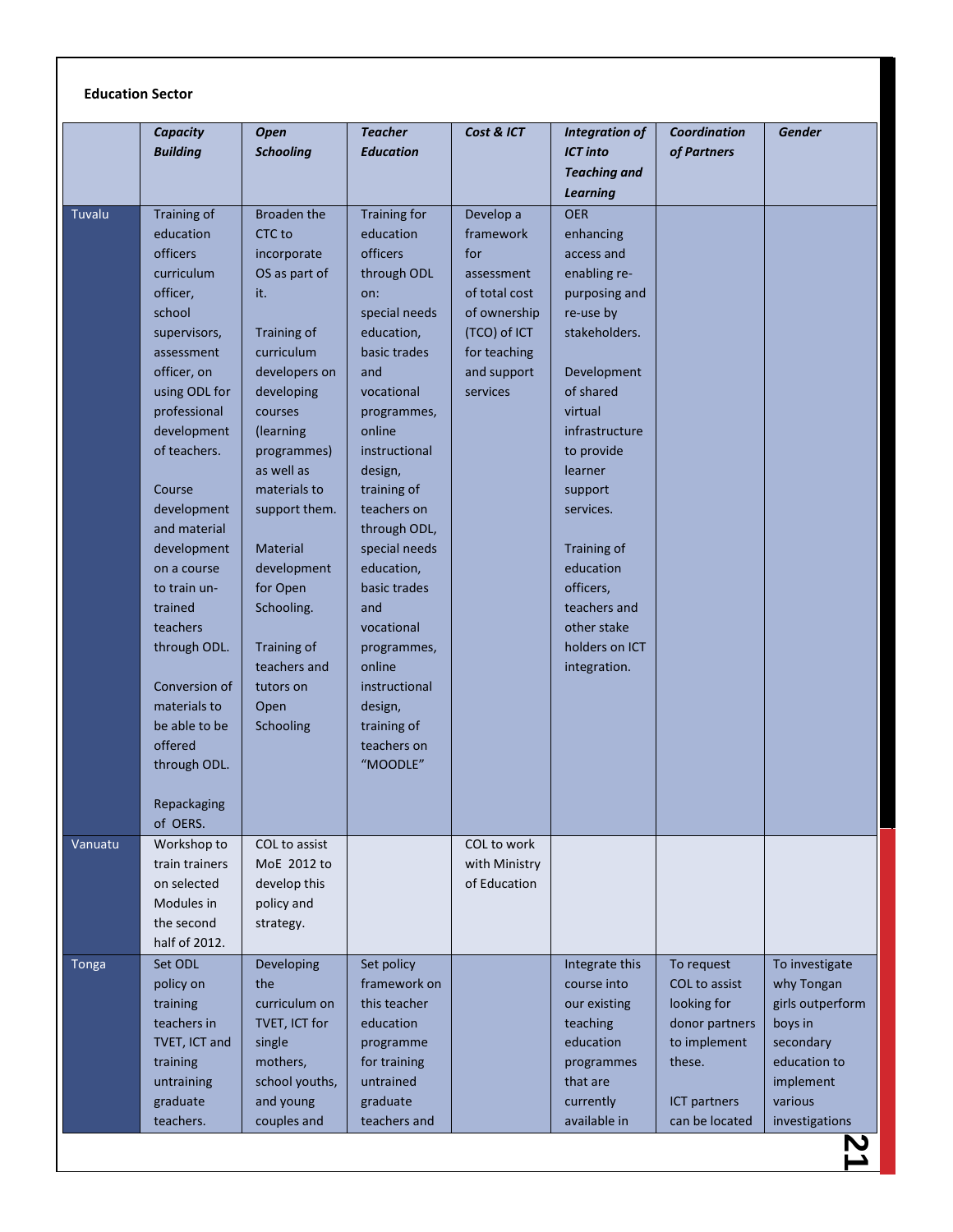|              |                              | programmes     | school                  |  | <b>TIOE</b> and | in the                    | online materials                |
|--------------|------------------------------|----------------|-------------------------|--|-----------------|---------------------------|---------------------------------|
|              | Avail the                    | in place       | teachers who            |  | TIHE. $-$       | ministry's                | that are                        |
|              | materials on                 | already        | are already             |  | <b>MEWAC</b> is | higher                    | available to                    |
|              | online to                    | online.        | teaching                |  | responsible to  | education e.g.            | assist the                      |
|              | promote                      |                | without                 |  | select people   | TIHE and TIOE             | investigation on                |
|              | teachers to                  |                | qualification           |  | from non        | Can be                    | this.                           |
|              | use materials                |                | for many yrs            |  | government      | included in the           |                                 |
|              | that are                     |                | in the schools.         |  | schools to      | priorities for            |                                 |
|              | already in                   |                |                         |  | participate in  | 2012                      |                                 |
|              | place i.e. to<br>promote and |                | Avail the               |  | doing this      |                           |                                 |
|              | up skill                     |                | existing                |  | course.         |                           |                                 |
|              | teachers on                  |                | materials ODL           |  | Avail the       |                           |                                 |
|              | using OER                    |                | on these and            |  | materials to    |                           |                                 |
|              | materials                    |                | up skill the<br>teacher |  | be              |                           |                                 |
|              | especially in                |                |                         |  | implemented     |                           |                                 |
|              | TVET, ICT and                |                | educators by            |  | and MEWAC       |                           |                                 |
|              | ODL                          |                | implementing            |  | is responsible  |                           |                                 |
|              | materials.                   |                | these                   |  | to work         |                           |                                 |
|              |                              |                | teaching                |  | closely with    |                           |                                 |
|              |                              |                | education               |  | COL and         |                           |                                 |
|              |                              |                | programmes.             |  | institution     |                           |                                 |
|              |                              |                |                         |  | that is         |                           |                                 |
|              |                              |                |                         |  | offering this   |                           |                                 |
|              |                              |                |                         |  | program.        |                           |                                 |
|              |                              |                |                         |  | We would like   |                           |                                 |
|              |                              |                |                         |  | to have this as |                           |                                 |
|              |                              |                |                         |  | soon as         |                           |                                 |
|              |                              |                |                         |  | possible -      |                           |                                 |
|              |                              |                |                         |  | within the      |                           |                                 |
|              |                              |                |                         |  | first year 2012 |                           |                                 |
|              |                              |                |                         |  |                 |                           |                                 |
| <b>Samoa</b> |                              | Consultative   |                         |  |                 | Main partners             | Enhancing                       |
|              |                              | meeting        |                         |  |                 | in ICT is ADB             | opportunities                   |
|              |                              | between all    |                         |  |                 | and JICA who              | for boys to                     |
|              |                              | <b>NGOs</b>    |                         |  |                 | are providing             | improve                         |
|              |                              | involved in    |                         |  |                 | the                       | performance in                  |
|              |                              | second         |                         |  |                 | infrastructures           | schools.                        |
|              |                              | chance         |                         |  |                 | i.e. SchoolNet.           |                                 |
|              |                              | learning, NUS- |                         |  |                 | Training is part          | Review relevant                 |
|              |                              | Oloamanu       |                         |  |                 | of this support           | research (COL to                |
|              |                              | Centre, MESC   |                         |  |                 | as well as                | find and share).                |
|              |                              | to discuss     |                         |  |                 | exploring                 |                                 |
|              |                              | how we can     |                         |  |                 | measures to               | Seminars to                     |
|              |                              | capitalise on  |                         |  |                 | address                   | share research                  |
|              |                              | this idea.     |                         |  |                 | sustainability<br>issues. | findings.                       |
|              |                              | MESC to take   |                         |  |                 |                           |                                 |
|              |                              | the leadership |                         |  |                 | COL could play            | Participants to<br>include MESC |
|              |                              | role in an     |                         |  |                 | a big role in             | school staff,                   |
|              |                              | open school.   |                         |  |                 | the area of               | professional                    |
|              |                              |                |                         |  |                 | enabling ICT              | development                     |
|              |                              |                |                         |  |                 |                           |                                 |
|              |                              |                |                         |  |                 |                           |                                 |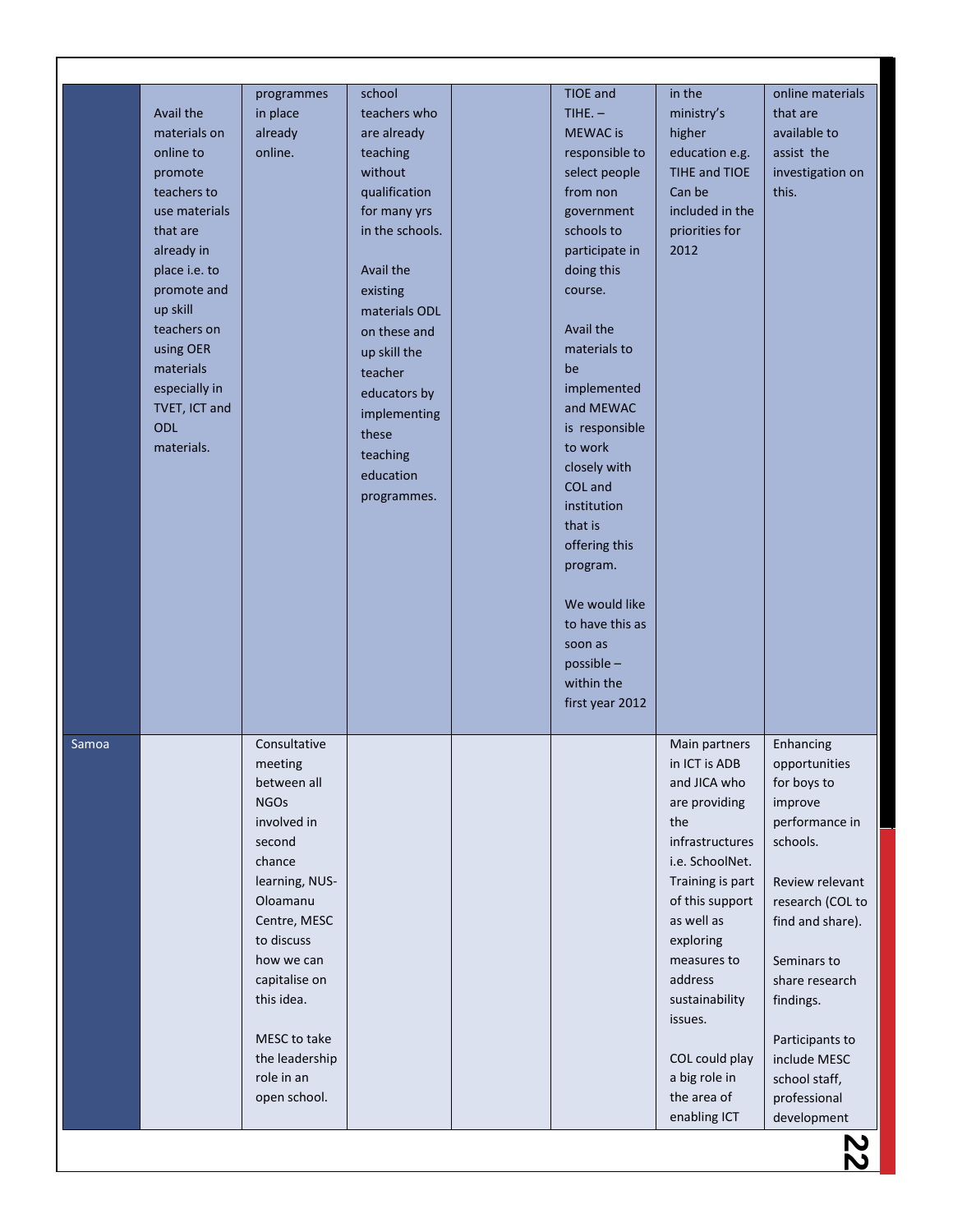|            |                     | Set up policy      |                       |                   | pedagogies to | staff, pre service    |
|------------|---------------------|--------------------|-----------------------|-------------------|---------------|-----------------------|
|            |                     | framework.         |                       |                   | be part of    | teacher               |
|            |                     |                    |                       |                   | teacher       | education staff,      |
|            |                     | Diagnose           |                       |                   | training and  | develop               |
|            |                     | infrastructural    |                       |                   | teacher       | innovative            |
|            |                     | needs, HR          |                       |                   | practice in   | pedagogies,           |
|            |                     | needs,             |                       |                   | schools       | school protocols      |
|            |                     | curriculum         |                       |                   |               | and processes.        |
|            |                     | needs.             |                       |                   |               |                       |
|            |                     |                    |                       |                   |               | (COL to find and      |
|            |                     |                    |                       |                   |               | share),               |
|            |                     |                    |                       |                   |               | incorporate into      |
|            |                     |                    |                       |                   |               | Schools               |
|            |                     |                    |                       |                   |               | Minimum               |
|            |                     |                    |                       |                   |               | Service<br>Standards, |
|            |                     |                    |                       |                   |               | implement in          |
|            |                     |                    |                       |                   |               | schools               |
|            |                     |                    |                       |                   |               |                       |
| <b>PNG</b> | To develop          | Strengthening      | Strengthen            | Development       |               |                       |
|            | <b>TVET</b> teacher | of existing        | and develop           | of in country     |               |                       |
|            | training            | Open Schools.      | courses in the        | capacity for      |               |                       |
|            | programmes          |                    | <b>ODL</b> initiative | ICT enhanced      |               |                       |
|            | of untrained        | Training of        | by Goroka             | learning.         |               |                       |
|            | teachers            | course writers     | University in         |                   |               |                       |
|            | through ODL         | to adapt           | up skilling           | Help develop      |               |                       |
|            |                     | learning           | teacher at            | interface         |               |                       |
|            |                     | materials for      | primary and           | different ICT     |               |                       |
|            |                     | open               | secondary             | needs with        |               |                       |
|            |                     | schooling.         | level to              | <b>World Bank</b> |               |                       |
|            |                     |                    | degree level          | project on        |               |                       |
|            |                     | Capacity           | and using             | student's         |               |                       |
|            |                     | building in        | OER.                  | learner           |               |                       |
|            |                     | learner            |                       | support.          |               |                       |
|            |                     | support.           |                       |                   |               |                       |
|            |                     |                    |                       |                   |               |                       |
|            |                     | <b>Promote OER</b> |                       |                   |               |                       |
|            |                     | in                 |                       |                   |               |                       |
|            |                     | collaboration      |                       |                   |               |                       |
|            |                     | with local         |                       |                   |               |                       |
|            |                     | partners.          |                       |                   |               |                       |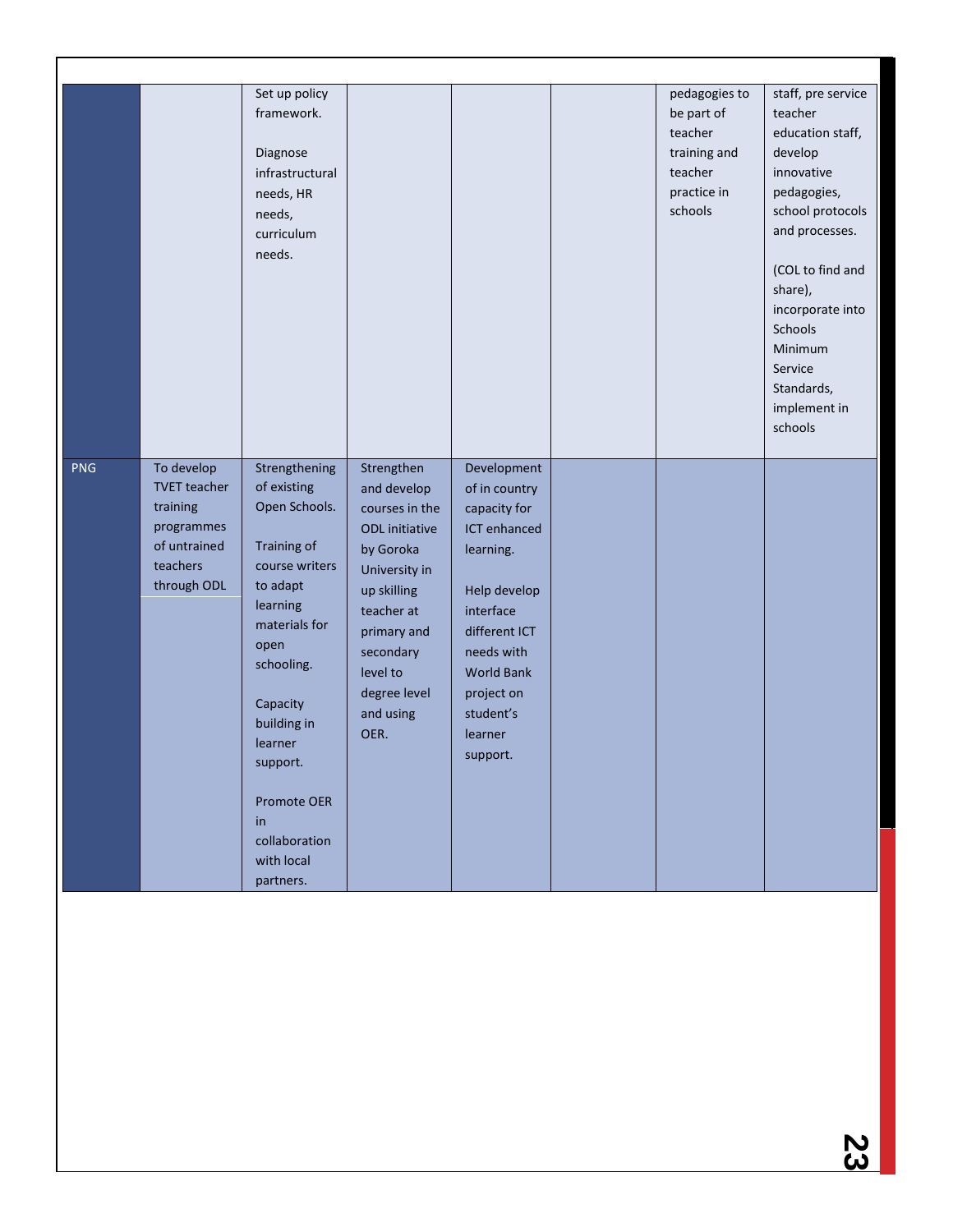#### **Livelihoods & Health Sector**

| <b>Country</b>      | <b>Skills Development</b>                                                                                                                                                                                                                                                                                                                                                                                                                                                                                                                                      | <b>Learning for Farming</b>                                                                                                                                                                                                                                                                                                                                                       | <b>Healthy Communities</b>                                                                                                                                                                                                                                                                                                                                                                                                                                                                                                                                                                                                                    | eLearning                                                                                                                                                                                                                                                                                                                                                                                                                                                                                                                    |
|---------------------|----------------------------------------------------------------------------------------------------------------------------------------------------------------------------------------------------------------------------------------------------------------------------------------------------------------------------------------------------------------------------------------------------------------------------------------------------------------------------------------------------------------------------------------------------------------|-----------------------------------------------------------------------------------------------------------------------------------------------------------------------------------------------------------------------------------------------------------------------------------------------------------------------------------------------------------------------------------|-----------------------------------------------------------------------------------------------------------------------------------------------------------------------------------------------------------------------------------------------------------------------------------------------------------------------------------------------------------------------------------------------------------------------------------------------------------------------------------------------------------------------------------------------------------------------------------------------------------------------------------------------|------------------------------------------------------------------------------------------------------------------------------------------------------------------------------------------------------------------------------------------------------------------------------------------------------------------------------------------------------------------------------------------------------------------------------------------------------------------------------------------------------------------------------|
| Pacific<br>regional | Policy development,<br>$\bullet$<br>linked to formal and<br>non-formal TVET<br>Introduce flexible and<br>$\bullet$<br>blended models and<br>approaches to TVET<br>institutions via<br><b>PATVET</b><br>Capacity<br>$\bullet$<br>development<br>Piloting of new<br>$\circ$<br>flexible TVET<br>programmes<br><b>Materials</b><br>$\bullet$<br>development<br><b>Basic trade</b><br>$\circ$<br>training materials<br>as OERs<br>Vocational<br>$\circ$<br>literacy course,<br>including audio<br>Community<br>$\circ$<br>Development<br>(ODL) course<br>with CETC | Introduce L3F<br>$\bullet$<br>model and<br>approach,<br>including LIVES<br>(learning<br>management<br>system for mobile<br>phones), to<br>relevant<br>stakeholder groups<br>LIVES deployment<br>$\bullet$<br>in 3-4 select<br>countries<br>(depending on the<br>flexibility of mobile<br>phone companies<br>and telecom rules)<br>Policy feedback<br>$\bullet$<br>based on pilots | Introduce CLP models<br>$\bullet$<br>and approaches to<br>relevant groups<br><b>Related policy</b><br>$\bullet$<br>research and<br>advocacy<br>$\bullet$<br>Capacity<br>development,<br>including<br>local/community and<br>national media<br>broadcasters<br>Community<br>$\circ$<br>learning models<br>Programme<br>$\circ$<br>design &<br>development<br>Integrating<br>$\circ$<br>mobiles<br><b>Materials</b><br>$\bullet$<br>development and<br>dissemination:<br>Community<br>$\circ$<br>learning<br>programmes<br>(content)<br><b>Training materials</b><br>$\circ$<br>(including<br>briefing sheets<br>for specific health<br>issues) | mLearning for<br>$\bullet$<br>community health<br>workers: pilot and<br>dissemination of<br>results<br>OER advocacy and<br>$\bullet$<br>capacity building<br>(Pan Pacific)<br>Policy support<br>$\bullet$<br>in the<br>implementation of<br><b>Teacher Developm</b><br>ent in ICT (including<br>developing and<br>implementing an<br><b>ICT in Education</b><br>policy and<br>implementation<br>plan, training<br>mentors to<br>implement the<br>Commonwealth<br>Certificate for<br><b>Teacher ICT</b><br>Integration (CCTI) |
| <b>Nauru</b>        | Materials<br>$\bullet$<br>development<br>Basic trade<br>$\circ$<br>training materials<br>as OERs<br>Vocational<br>$\circ$<br>literacy course,<br>including audio<br>Introduce flexible and<br>$\bullet$<br>blended models and<br>approaches to TVET<br>institutions via<br><b>PATVET</b>                                                                                                                                                                                                                                                                       | Look at L3F models,<br>including LIVES                                                                                                                                                                                                                                                                                                                                            | Introduce CLP models<br>$\bullet$<br>and approaches to<br>relevant groups<br>(regional or in-<br>country workshop)<br>Media capacity<br>$\bullet$<br>development<br>Community<br>$\circ$<br>learning<br>programme<br>models<br><b>Materials</b><br>$\bullet$<br>dissemination:<br>Community<br>$\circ$<br>learning<br>programmes                                                                                                                                                                                                                                                                                                              | <b>Exposure to OER</b><br>$\bullet$<br>capacity building<br>(regional or in-<br>country workshop)                                                                                                                                                                                                                                                                                                                                                                                                                            |
| <b>PNG</b>          | Introduce flexible and<br>$\bullet$<br>blended models and<br>approaches to TVET<br>institutions via<br><b>PATVET</b>                                                                                                                                                                                                                                                                                                                                                                                                                                           | <b>Lifelong Learning</b><br>$\bullet$<br>for Farming (L3F)<br>model, including<br>LIVES, to be piloted<br>Capacity<br>$\circ$                                                                                                                                                                                                                                                     | Documentation of<br>$\bullet$<br>community learning<br>programme in<br>Bougainville<br>National workshop on<br>$\bullet$                                                                                                                                                                                                                                                                                                                                                                                                                                                                                                                      | Policy support<br>$\bullet$<br>in the<br>implementation of<br>Teacher<br>Development                                                                                                                                                                                                                                                                                                                                                                                                                                         |
|                     |                                                                                                                                                                                                                                                                                                                                                                                                                                                                                                                                                                |                                                                                                                                                                                                                                                                                                                                                                                   |                                                                                                                                                                                                                                                                                                                                                                                                                                                                                                                                                                                                                                               | $\blacktriangle$                                                                                                                                                                                                                                                                                                                                                                                                                                                                                                             |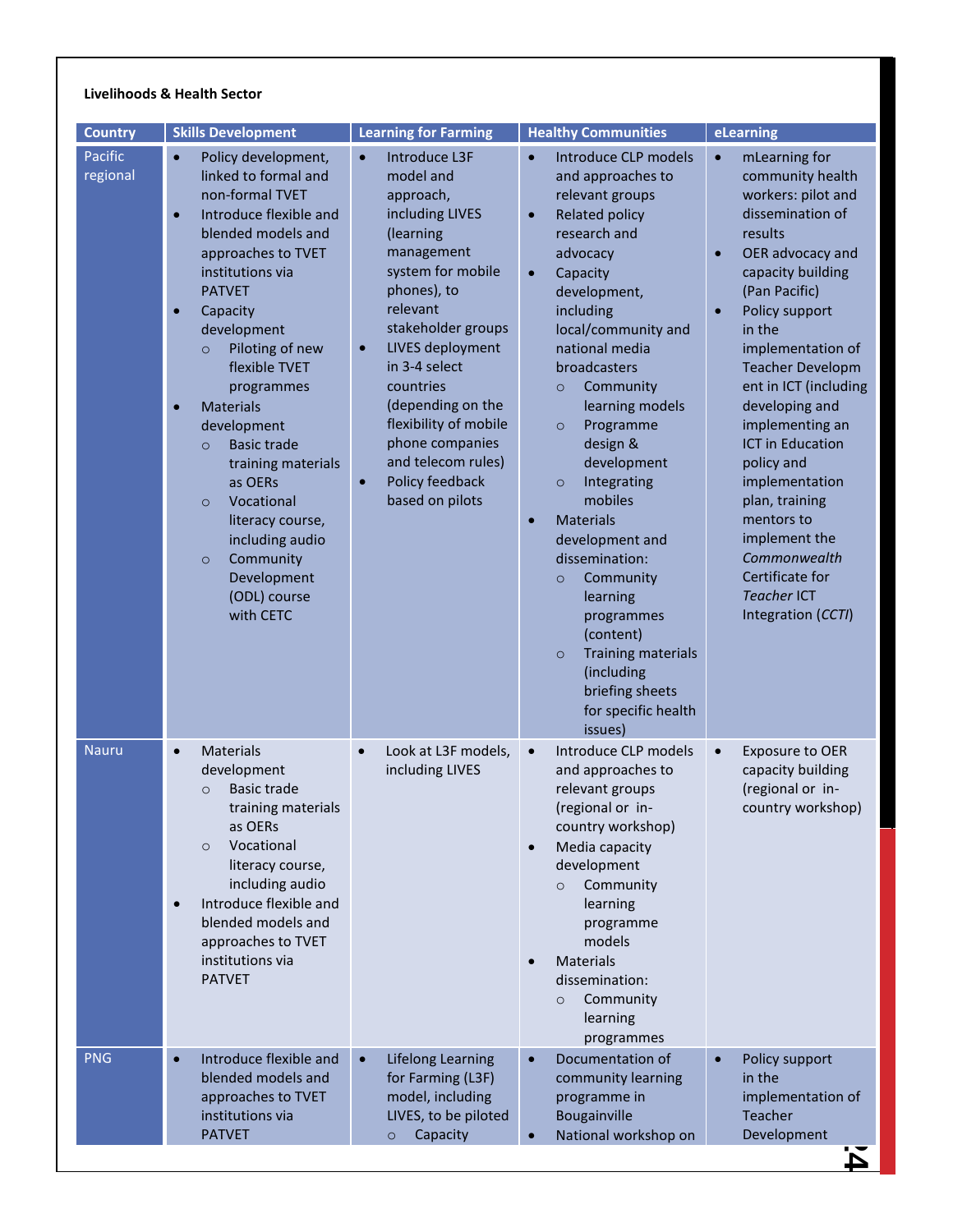|              | Capacity<br>$\bullet$<br>development: Piloting<br>of new flexible TVET<br>programmes                                                                                                                                                                                                                         | building<br>Related<br>$\circ$<br>materials<br>development<br>Policy<br>$\circ$<br>feedback<br>Deployment of<br>$\bullet$<br>LIVES and<br>documentation of<br>results for regional<br>dissemination | community learning<br>models, including<br>Integrating mobile<br>telephony<br><b>ODL</b> capacity<br>$\bullet$<br>development for<br>media and health<br>partners<br><b>CLP</b> models<br>$\circ$<br>Programme<br>$\circ$<br>design &<br>development<br><b>Materials</b><br>$\bullet$<br>development and<br>dissemination:<br><b>Community learning</b><br>programmes<br>(content) |                                                                                                                                                                                      |
|--------------|--------------------------------------------------------------------------------------------------------------------------------------------------------------------------------------------------------------------------------------------------------------------------------------------------------------|-----------------------------------------------------------------------------------------------------------------------------------------------------------------------------------------------------|------------------------------------------------------------------------------------------------------------------------------------------------------------------------------------------------------------------------------------------------------------------------------------------------------------------------------------------------------------------------------------|--------------------------------------------------------------------------------------------------------------------------------------------------------------------------------------|
| Samoa        | <b>Materials</b><br>$\bullet$<br>development<br>Vocational<br>$\Omega$<br>literacy course,<br>including audio<br>Take-up of<br>$\bullet$<br>Community<br>Development (ODL)<br>course with CETC                                                                                                               | <b>Test LIVES for</b><br>$\bullet$<br>applicability                                                                                                                                                 | Introduce CLP models<br>$\bullet$<br>and approaches to<br>relevant groups<br>(regional workshop)<br><b>ODL</b> capacity<br>$\bullet$<br>development for<br>media and health<br>partners                                                                                                                                                                                            | mLearning pilot on<br>$\bullet$<br>continuing<br>professional<br>development for<br>community health<br>workers (with Open<br>Polytechnic of NZ<br>and POLHN (WHO))                  |
| <b>Tonga</b> | Take-up of<br>$\bullet$<br>Community<br>Development (ODL)<br>course with CETC<br>Introduce flexible and<br>$\bullet$<br>blended models and<br>approaches to TVET<br>institutions via<br><b>PATVET</b>                                                                                                        | Look at L3F<br>$\bullet$<br>models, including<br><b>LIVES</b>                                                                                                                                       | Introduce CLP models<br>$\bullet$<br>and approaches to<br>relevant groups (in-<br>country workshop)<br><b>ODL</b> capacity<br>$\bullet$<br>development for<br>media and health<br>partners                                                                                                                                                                                         | $\bullet$<br><b>Exposure to OER</b><br>capacity building<br>(regional or in-<br>country workshop)                                                                                    |
| Tuvalu       | Introduce flexible and<br>$\bullet$<br>blended models and<br>approaches to TVET<br>institutions via<br><b>PATVET</b><br>Take-up of<br>$\bullet$<br>Community<br>Development (ODL)<br>course with CETC<br>Capacity<br>$\bullet$<br>development<br>Piloting of new<br>$\bullet$<br>flexible TVET<br>programmes | Look at L3F<br>$\bullet$<br>models, including<br><b>LIVES</b>                                                                                                                                       | Introduce CLP models<br>$\bullet$<br>and approaches to<br>relevant groups (in-<br>country workshop)<br><b>ODL</b> capacity<br>$\bullet$<br>development for<br>media and health<br>partners<br>Pilot CLP model with<br>$\bullet$<br>national broadcaster                                                                                                                            | Policy support<br>$\bullet$<br>in the<br>implementation of<br>Teacher Develop-<br>ment<br>Exposure to OER<br>$\bullet$<br>capacity building<br>(regional or in-<br>country workshop) |
| Vanuatu      | $\bullet$<br>Introduce flexible and<br>blended models and<br>approaches to TVET<br>institutions via<br><b>PATVET</b>                                                                                                                                                                                         | <b>Test LIVES for</b><br>$\bullet$<br>applicability                                                                                                                                                 | Introduce CLP models<br>$\bullet$<br>and approaches to<br>relevant groups<br><b>ODL</b> capacity<br>$\bullet$<br>development for                                                                                                                                                                                                                                                   | Take-up of<br>$\bullet$<br>mLearning for<br>community health<br>workers                                                                                                              |
|              |                                                                                                                                                                                                                                                                                                              |                                                                                                                                                                                                     |                                                                                                                                                                                                                                                                                                                                                                                    | Ċ٦                                                                                                                                                                                   |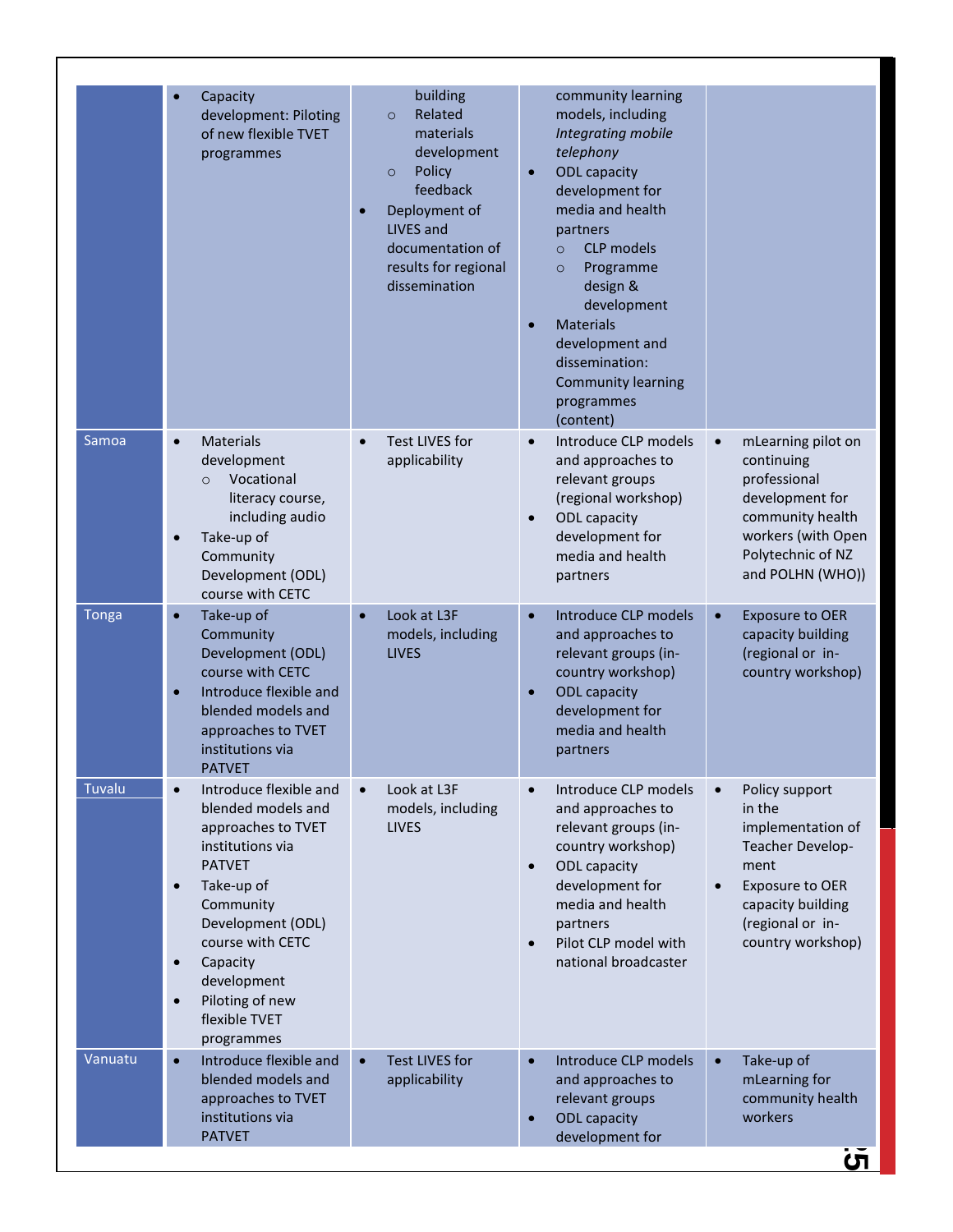|                                                                        | <b>Pilot for Community</b><br>$\bullet$<br>Development (ODL)<br>course with CETC<br>(SPC) | media and health<br>partners                                                                                                                                                                            |  |
|------------------------------------------------------------------------|-------------------------------------------------------------------------------------------|---------------------------------------------------------------------------------------------------------------------------------------------------------------------------------------------------------|--|
| <b>COL</b><br><b>Livelihoods</b><br>and Health<br>(cross-<br>sectoral) | $\bullet$<br>ODL training on policy development<br>$\bullet$                              | In-country and regional workshop(s) to develop a sustainable and well integrated sector framework<br>Regional sharing of good practices related to integrated ODL policy development and implementation |  |
| Kiribati                                                               |                                                                                           |                                                                                                                                                                                                         |  |
| Solomon<br><b>Islands</b>                                              |                                                                                           |                                                                                                                                                                                                         |  |

# *Session 9 Valediction and Closing*

Dr. Linda Sissons, COL Board Member, made a brief presentation regarding the priorities for New Zealand Aid, which are important to both Commonwealth states in the region as well as to COL.

- 1. Good schooling: What do we want to come out the other end of the investment? In line with the outcomes based approach favoured by donor groups, NZ Aid wants to see quality things coming out of schools, e.g.
	- Attendance
	- Children with disabilities: How are they supported?
	- Retention: Do children stay in school?
	- Success: Are learners successful in applying their education?
	- Professional development for teachers: For what purpose? What will help a teacher to be a good teacher?
- 2. Gender equality is a crosscutting issue
- 3. Post school: What happens when students leave school? The aid programme's direction is to assist Pacific nations with their economic development, including:
	- Scholarships for post school development (another 100); scholarships not only for University, but also for Polytechnics.
	- More emphasis on practical skills and will invest in Pacific nations.
- 4. MLearning different initiatives

Dr. Sissons flagged several other issues:

Collaboration: It is increasingly important. Australia has agreed to fund COL. New Zealand suggested to complement Australia's work with COL Partnership with New Zealand. NZ businesses that want to develop in the Pacific countries. e.g., Tonga power.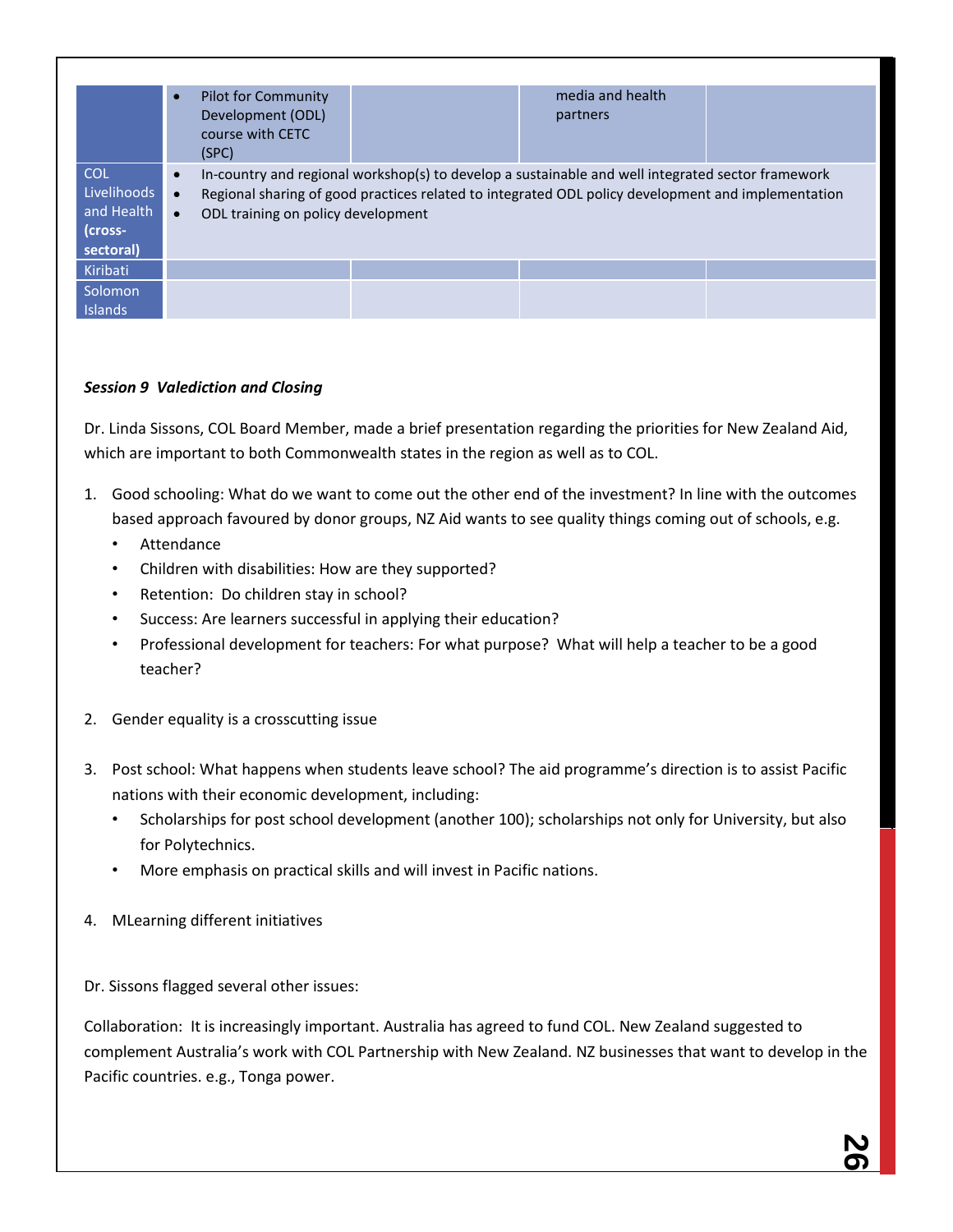Collaboration with WellTech, UniTech and MIT are encouraged to work together and invest their resources in the Pacific. Scheme of scholarships where students will study at the Technicons and work with major industries.

# **Closing Ceremony:**

The Honourable Burchell Whiteman, Chair of COL's Board of Governors, asked participants to share one thing COL has done that made a difference and one thing that COL can do better.

# *How COL has made a difference:*

PNG: Source of information on materials coming from COL is overwhelming.

Nauru: This is a new position and she is still learning about COL. She used the example for basic literacy - Materials, e.g., basic trades, vocational literacy. They saw the need to construct bus stops with the foundation has made a difference. Development motivation on what COL can do.

Tuvalu: COL's tagline has motivated them that there is still opportunity for learning and COL provide it.

Vanuatu: Accessibility to materials and connections to other countries/linkages.

Tonga: Training capacity activities for senior leaders. Attended various workshops, establishment of the Tonga QF/establishment of the Ministry of Youth and Sport was because of the continuous support in skills development. (Institutional change)

Samoa: VUSSC, capacity building in higher education/ Masters Degree through IGNOU.

New Zealand (Jenny Williams, Honourary COL Advisor): COL has given opportunities to expand their knowledge of ODL in specific contexts, esp. the Pacific.

OPNZ: the acknowledgement through the Award gave them an opportunity to shine.

# *What COL can do better:*

New Zealand (Jenny Williams): relationships with New Zealand, lot of political changes/huge restructuring of foreign aid/direction of aid being changed by government. It is important that COL engage with the new New Zealand focal point and maintain relationship with pacific regional organisations such as PATVET. SPC has its funding slashed. Relationship with PATVET strengthened. Immigrant labour, horticulture, develop and design courses in country/radio programmes etc.

Samoa: COL has limited resources, SAMOA is very small, PATVET needs to be strengthened. If COL wants to be more visible in region focus on PATVET.

Tonga: Echo previous speakers positions. Make technical and vocational materials available.

Vanuatu: Given internal staff turnover, it is hard to keep up with all the donors; COL can work to better understand the education system and help support consistency and coordination in-country.

Tuvalu: More in terms of bringing the world to children and people of Tuvalu.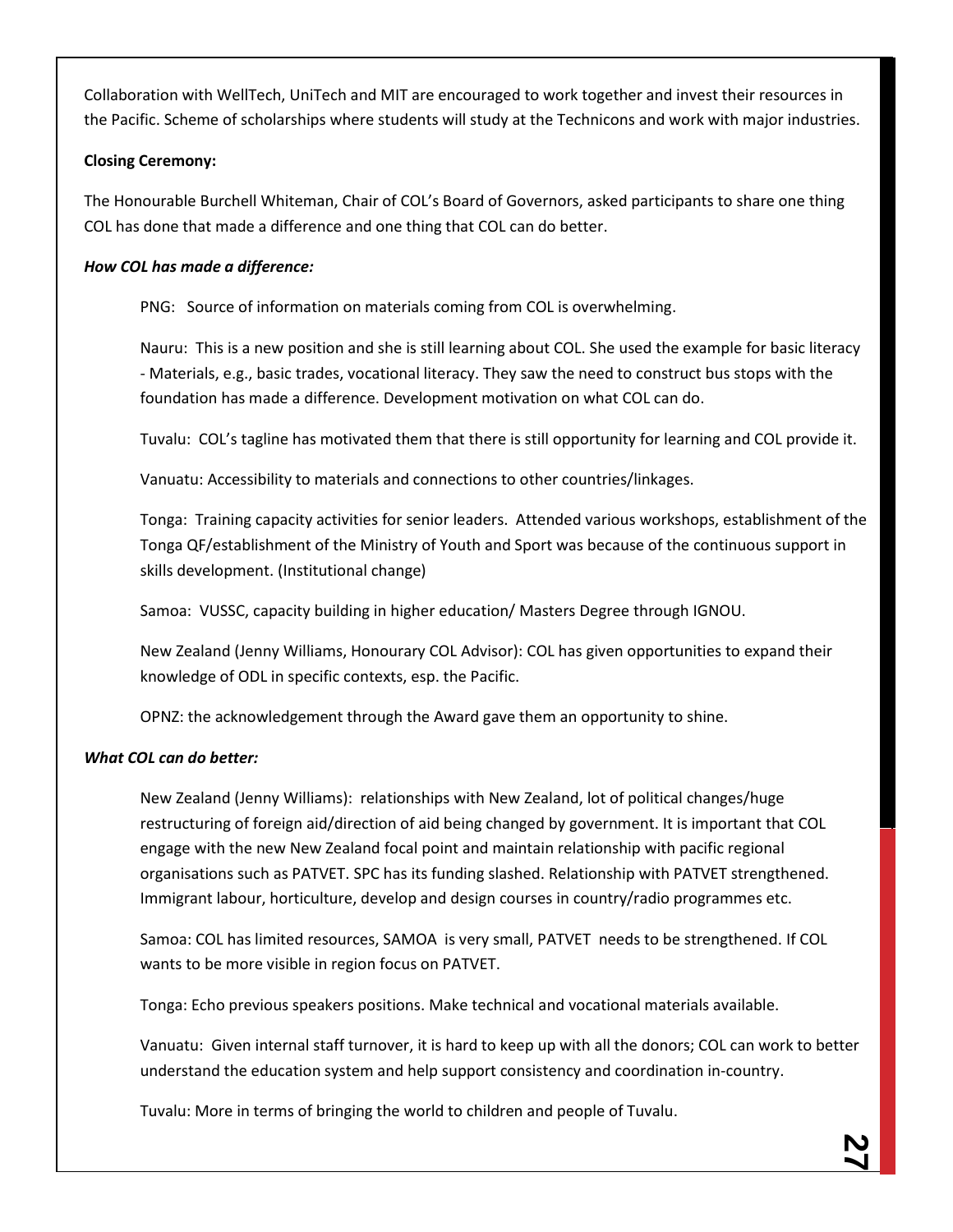Nauru: COL can better understand how the country systems work; more in-country visits will help.

PNG: COL to better understand shortfalls and fill the gaps, providing specialists, etc. Good foundation meeting face to face.

Professor Kanwar responded on the issue of more frequent visits by COL to keep up momentum of activities in country, noting that due to high costs of travel and low staff numbers, frequent in-country visits by COL staff members may not always be possible.

The Honourable Whiteman then thanked the participants, Professor Kanwar, the New Zealand hosts and organisers, and COL staff. He then closed the meeting.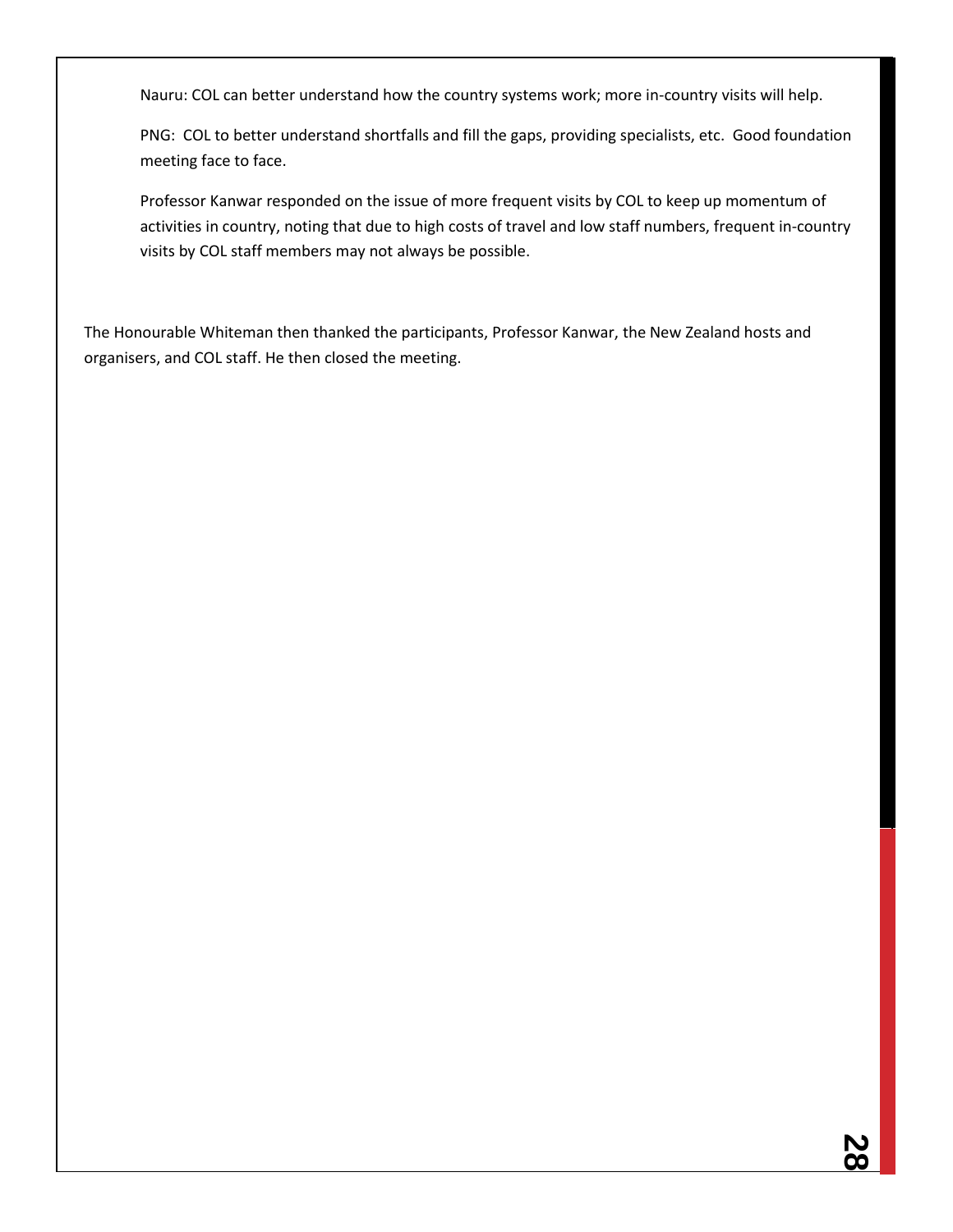

# **REGIONAL FOCAL POINTS MEETING (PACIFIC) NOVEMBER 1-3, 2011**

# **Participants' List**

# FOCAL POINTS

| <b>Country</b>   | <b>Name of Focal Point</b>                                                                                                                                                                                                                        |
|------------------|---------------------------------------------------------------------------------------------------------------------------------------------------------------------------------------------------------------------------------------------------|
| <b>AUSTRALIA</b> | MS. CLAIRE WATT (REGRETS)<br>Policy Manager, UN and Commonwealth Programs<br><b>International Programs and Partnerships Division</b><br>Australian Agency for International Development (AusAID)<br>GPO Box 887<br>Canberra ACT 2601<br>Australia |
|                  | Tel:<br>61 2 6206 4000<br>Email: Claire.Watt@ausaid.gov.au                                                                                                                                                                                        |
| <b>KIRIBATI</b>  | MS. KARABI BATE (REGRETS)<br>Acting Director of Education<br>Ministry of Education<br>P.O. Box 263<br>Bikenibeu<br>Tarawa<br>Kiribati<br>686 28091<br>Tel:<br>Email: batetaala@gmail.com                                                          |
| <b>NAURU</b>     | DR. MARIA GAIYABU<br>Secretary for Education<br>Ministry of Education<br><b>Govenrment Offices</b><br><b>Yaren District</b><br>Nauru<br>Cell:<br>674 557 3043<br>Email: maria.gaiyabu@naurugov.nr                                                 |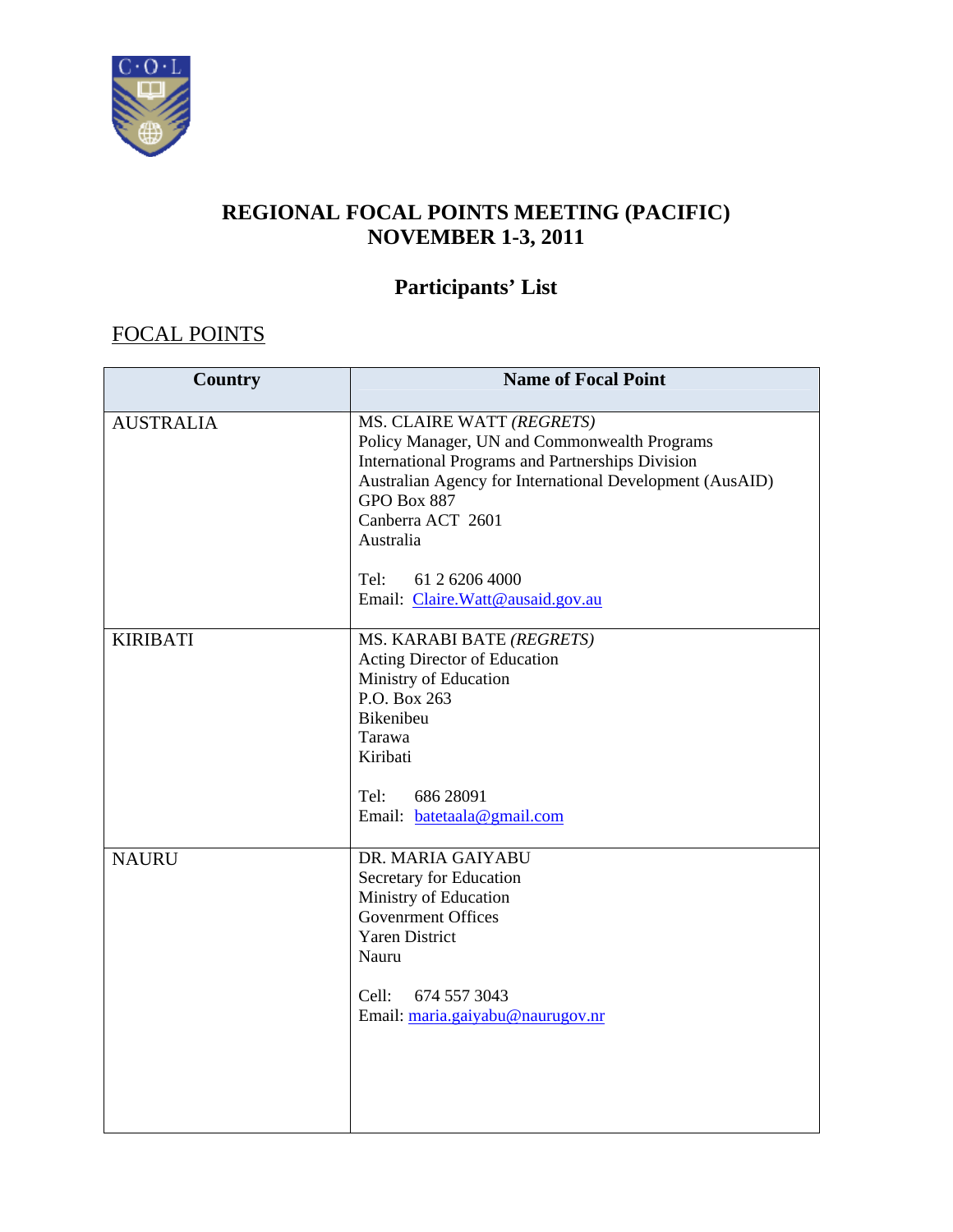| <b>Country</b>         | <b>Name of Focal Point</b>                                                                                              |
|------------------------|-------------------------------------------------------------------------------------------------------------------------|
| <b>NEW ZEALAND</b>     | MS. ELENA PROCUTA (REGRETS)<br>Development Officer, Multilateral/Regional Team<br>Ministry of Foreign Affairs and Trade |
|                        | Private Bag 18901<br><b>Parliament Buildings</b>                                                                        |
|                        | Wellington 6160<br>New Zealand                                                                                          |
|                        | Tel: 64 4 439 8382<br>Email: Elena.Procuta@mfat.govt.nz                                                                 |
| PAPUA NEW GUINEA       | MR. OUKA LAVAKI                                                                                                         |
|                        | <b>Assistant Secretary</b><br>Ministry of Education                                                                     |
|                        | <b>General Education Services</b>                                                                                       |
|                        | P.O. Box 446                                                                                                            |
|                        | Waigani NCD<br>Papua New Guinea                                                                                         |
|                        |                                                                                                                         |
|                        | Tel:<br>675 301 3337/301 3338                                                                                           |
|                        | 675 711 22901/722 28054<br>Cell:<br>Email: Ouka_Lavaki@educationpng.gov.pg                                              |
|                        |                                                                                                                         |
| <b>SAMOA</b>           | MRS. G.T.T. AFAMASAGA                                                                                                   |
|                        | Director for the Centre of Professional Studies and Continuing<br>Education                                             |
|                        | Oloamanu Centre                                                                                                         |
|                        | National University of Samoa                                                                                            |
|                        | PO Box 1622<br>Apia                                                                                                     |
|                        | Samoa                                                                                                                   |
|                        |                                                                                                                         |
|                        | Cell:<br>685 761 5569; Home: 685 27246<br>Email: t.afamasaga@nus.edu.ws                                                 |
|                        |                                                                                                                         |
| <b>SOLOMON ISLANDS</b> | MR. BERNARD RAPASIA (REGRETS)                                                                                           |
|                        | Chief Education Officer (TVET)<br>Ministry of Education and Human Resource Development                                  |
|                        | PO Box 628                                                                                                              |
|                        | Honiara                                                                                                                 |
|                        | Solomon Islands                                                                                                         |
|                        | 677 288 03<br>Tel:                                                                                                      |
|                        | Email: brapasia@mehrd.gov.sb                                                                                            |
|                        |                                                                                                                         |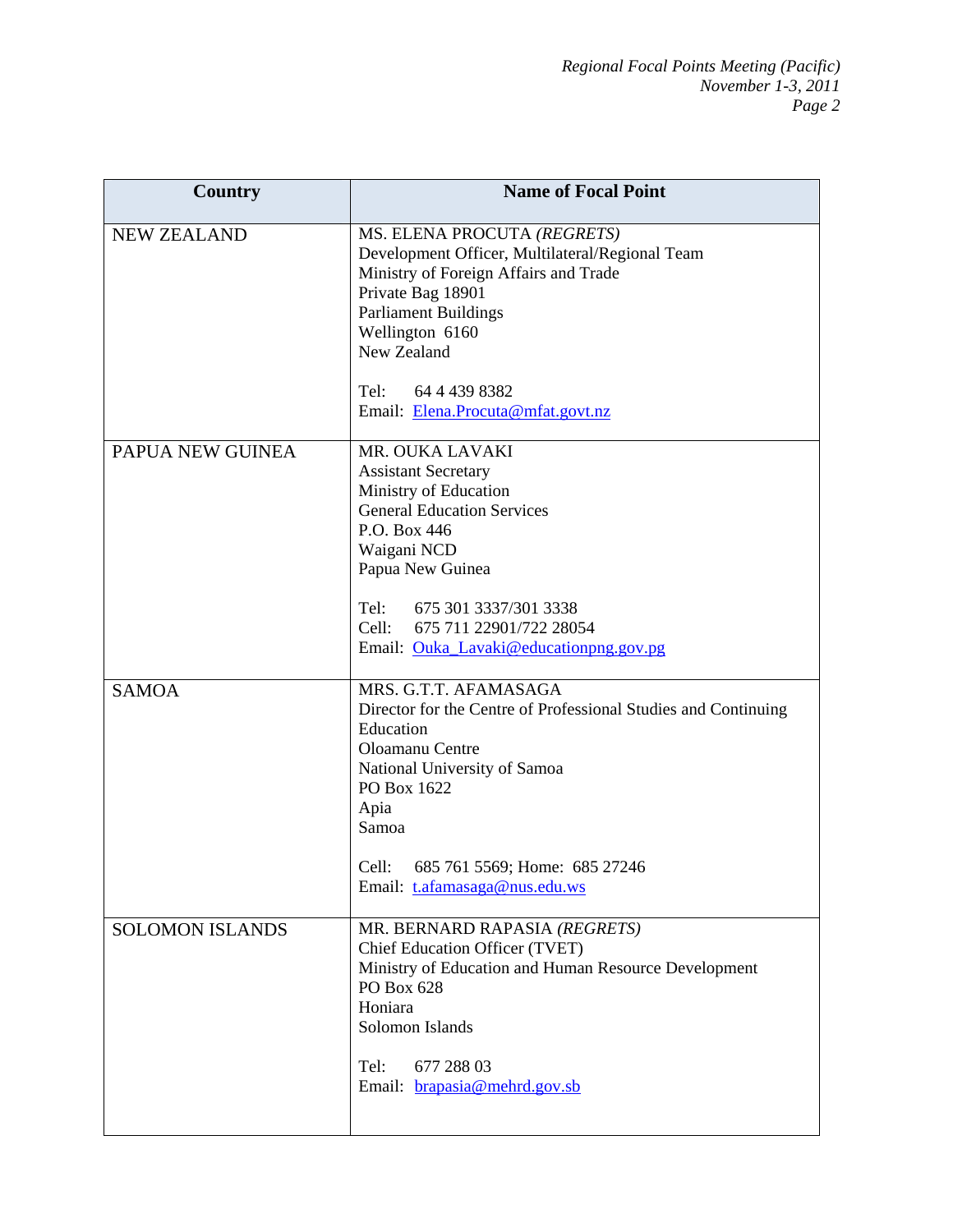| <b>Country</b> | <b>Name of Focal Point</b>                                                                                                                                                                                                  |
|----------------|-----------------------------------------------------------------------------------------------------------------------------------------------------------------------------------------------------------------------------|
| <b>TONGA</b>   | MRS. PEAUA HEIMULI<br>Deputy Director, Higher Education<br>Tonga Institute of Higher Education<br>Ministry of Education, Women's Affairs and Culture<br>P.O. Box 161<br>'Alaivahamama'o Road<br>Pahu<br>Nuku'alofa<br>Tonga |
|                | Tel:<br>676 23511; Cell: 676 8793978; Home: 676 25376<br>Email: peaua.heimuli@gmail.com                                                                                                                                     |
| <b>TUVALU</b>  | MS. KATALINA P. TALOKA<br>Director of Education<br>Ministry of Education & Sports<br>Government of Tuvalu<br>Private Mail Bag<br>Funafuti<br>Tuvalu                                                                         |
|                | Tel:<br>688 20403/20834 (Gen)<br>688 20414 (Dept's tel. no)<br>Email: ktaloka@gov.tv;<br>kpasiale@gmail.com                                                                                                                 |
| <b>VANUATU</b> | MR. JOHN NIROA<br>Ministry of Education<br>Private Mail Bag 028<br>Port Vila<br>Vanuatu                                                                                                                                     |
|                | Tel:<br>678 22309<br>Cell:<br>678 7747165<br>Email: <i>jniroa@vanuatu.gov.vu</i>                                                                                                                                            |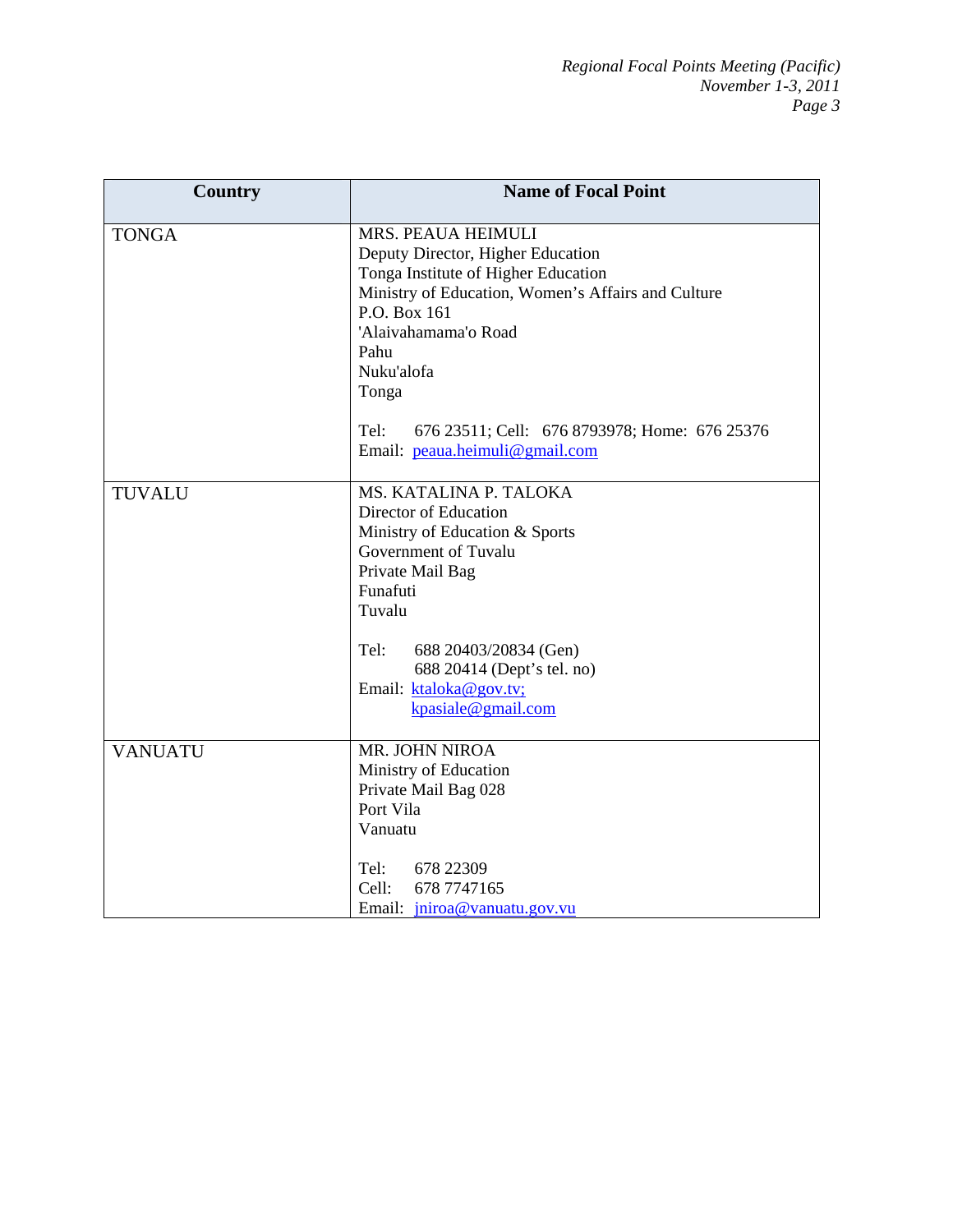*Regional Focal Points Meeting (Pacific) November 1-3, 2011 Page 4* 

# COMMONWEALTH OF LEARNING (COL)

1055 West Hastings Street, Suite 1200 Vancouver, BC V6E 2E9 Canada

Tel: 1 604 775 8200 (Switchboard) Fax: 1 604 775 8210 Email: info@col.org

| THE HONOURABLE BURCHELL               | 1 604 775 8230<br>Tel:             |
|---------------------------------------|------------------------------------|
| <b>WHITEMAN</b>                       | Email: $c/o$ jee@col.org           |
| Chair of the Board of Governors       |                                    |
|                                       | Executive Assistant – Jasmine Lee  |
|                                       | Tel: 1 604 775 8230                |
|                                       | Email: <i>ilee@col.org</i>         |
| PROFESSOR ASHA KANWAR                 | 1 604 775 8226<br>Tel:             |
| <b>Vice President</b>                 | Email: akanwar@col.org             |
|                                       |                                    |
|                                       | Executive Assistant – Jasmine Lee  |
|                                       | 1 604 775 8230<br>Tel              |
|                                       | Email: <i>ilee@col.org</i>         |
| DR. BALAJI VENKATARAMAN               | 1 604 775 8236<br>Tel:             |
| Director, Technology & Knowledge      | Email: <i>ybalaji@col.org</i>      |
| Management                            |                                    |
|                                       | Programme Assistant - Yang Tan     |
|                                       | Tel: 1 604 775 8260                |
|                                       | Email: ytan@col.org                |
| <b>MS. FRANCES FERREIRA</b>           | 1 604 775 8225<br>Tel:             |
| Education Specialist - Open Schooling | Email: fferreira@col.org           |
|                                       | Programme Assistant - Carol Walker |
|                                       | Tel: 1 604 775 8232                |
|                                       | Email: cwalker@col.org             |
|                                       |                                    |
| MR. IAN PRINGLE                       | 1 604 775 8235<br>Tel:             |
| <b>Education Specialist – Media</b>   | Email: <i>ipringle@col.org</i>     |
|                                       | Programme Assistant - May Li       |
|                                       | 1 604 775 8257<br>Tel:             |
|                                       | Email: mli@col.org                 |
|                                       |                                    |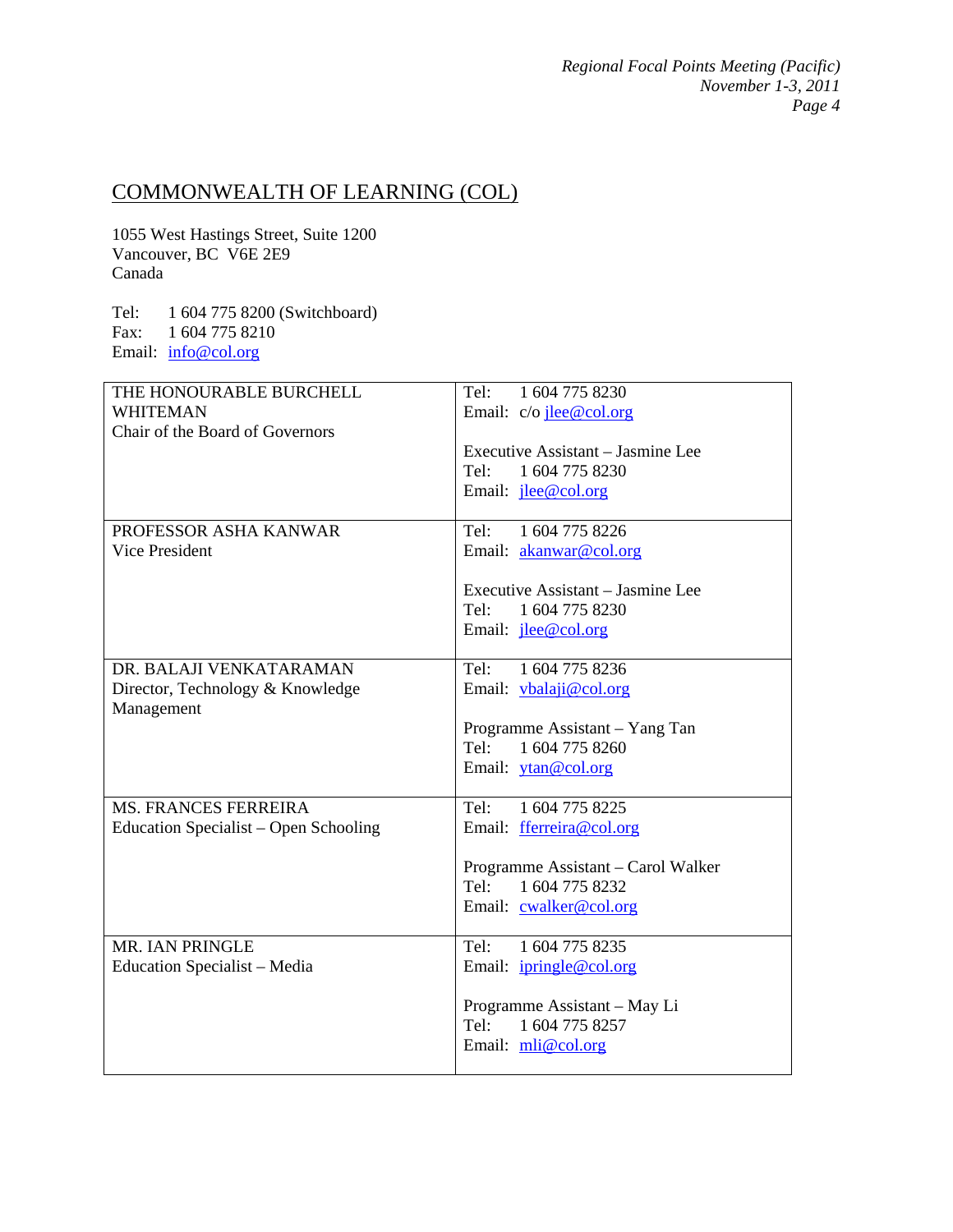# NEW ZEALAND

| DR. LINDA SISSONS, CNZM                  | Wellington Institute of Technology    |
|------------------------------------------|---------------------------------------|
| <b>Chief Executive Officer</b>           | Private Bag 39803                     |
|                                          | <b>Wellington Mail Centre</b>         |
| (Dr. Sissons is a member of COL Board of | Lower Hutt 5045                       |
| Governors)                               | New Zealand                           |
|                                          |                                       |
|                                          | Tel: $6449202490$                     |
|                                          | Fax: 64 4 9202 478                    |
|                                          | Email: Linda.Sissons@weltec.ac.nz     |
|                                          |                                       |
| DR. CAROLINE SEELIG                      | The Open Polytechnic of New Zealand   |
| <b>Chief Executive</b>                   | Private Bag 31914                     |
|                                          | Lower Hutt 5040                       |
| (Dr. Seelig is an Hon. COL Advisor)      | New Zealand                           |
|                                          |                                       |
|                                          | Tel: 64 4 915 5866                    |
|                                          | Fax: 64 4 913 5666                    |
|                                          | Email:                                |
|                                          | Caroline.Seelig@openpolytechnic.ac.nz |
|                                          |                                       |
| <b>MS. JENNY WILLIAMS</b>                | 1 Richmond Road                       |
|                                          | Mahina Bay                            |
| (Ms. Williams is an Hon. COL Advisor)    | Eastbourne 5013                       |
|                                          | New Zealand                           |
|                                          |                                       |
|                                          | Tel: 64 4 562 7114                    |
|                                          | Fax: 64 4 913 5608                    |
|                                          | Email: willien@paradise.net.nz        |
|                                          |                                       |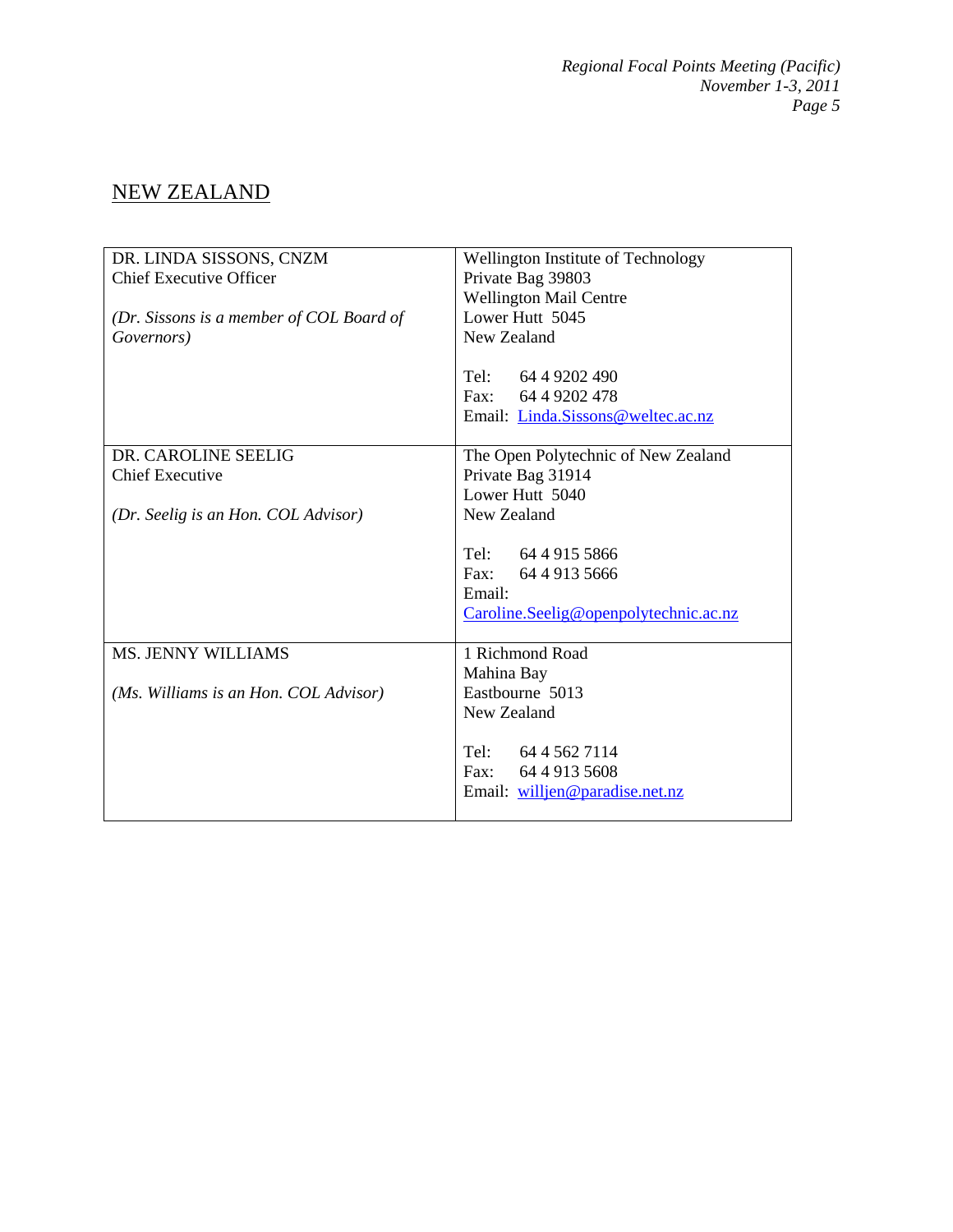# **DRAFT AGENDA REGIONAL FOCAL POINTS MEETING (Pacific)**

#### **Details**

Date: 1‐3 November, 2011 Time: 9:00 a.m. – 16:00 p.m. Place:Manukau Institute of Technology (MIT)

#### **Purpose**

The purpose of the meeting is to;

- 1) Share information about the status of open and distance learning (ODL) in each participating country;
- 2) Provide a mid-term report of what COL has done in each country; and
- 3) Identify the education and training priorities that COL can support in its next Three Year Plan 2012 2015.

# **Draft Agenda**

#### *Tuesday, November 1, 2011*

#### *Expected Outcomes:*

At the end of the day participants will:

- •Understand the value, mission, structure & function of the Commonwealth of Learning;
- •Have an overview of COL's Programme in the Three Year Plan 2009 – 2012; and
- •Identify challenges and priorities to consider in the Education Sector for Pacific.

| <b>Time</b>    | <b>Session</b>                                        | Format               | <b>Facilitator/Presenter</b>                                           |
|----------------|-------------------------------------------------------|----------------------|------------------------------------------------------------------------|
| 8:30-9:30      | <b>POWHIRI (traditional Maori welcome), MIT</b>       |                      |                                                                        |
| $9:30 - 10:00$ | Tea/Coffee and Group Photo                            |                      |                                                                        |
| 10:00-11:00    | <b>Inauguration</b>                                   |                      |                                                                        |
|                | Welcome                                               |                      | The Hon. Burchell Whiteman, Dr.<br>Linda Sissons & Dr. Caroline Seelig |
|                | Purpose of Meeting                                    |                      | Prof Asha Kanwar                                                       |
|                | Round of introductions by participants                |                      | All                                                                    |
|                | Adoption of Agenda                                    |                      | Dr V Balaji                                                            |
| 11:00-11:30    | Session 1                                             |                      |                                                                        |
|                | Overview of COL: Value, Mission, Structure & Function | Plenary presentation | Prof Asha Kanwar                                                       |
|                | Questions and answers<br>$\bullet$                    | Plenary discussions  |                                                                        |
| 11:30-12:15    | Session 2 Introduction to COL Programme               |                      |                                                                        |
|                | Introduction to the COL Programme                     | Plenary presentation | Prof Asha Kanwar                                                       |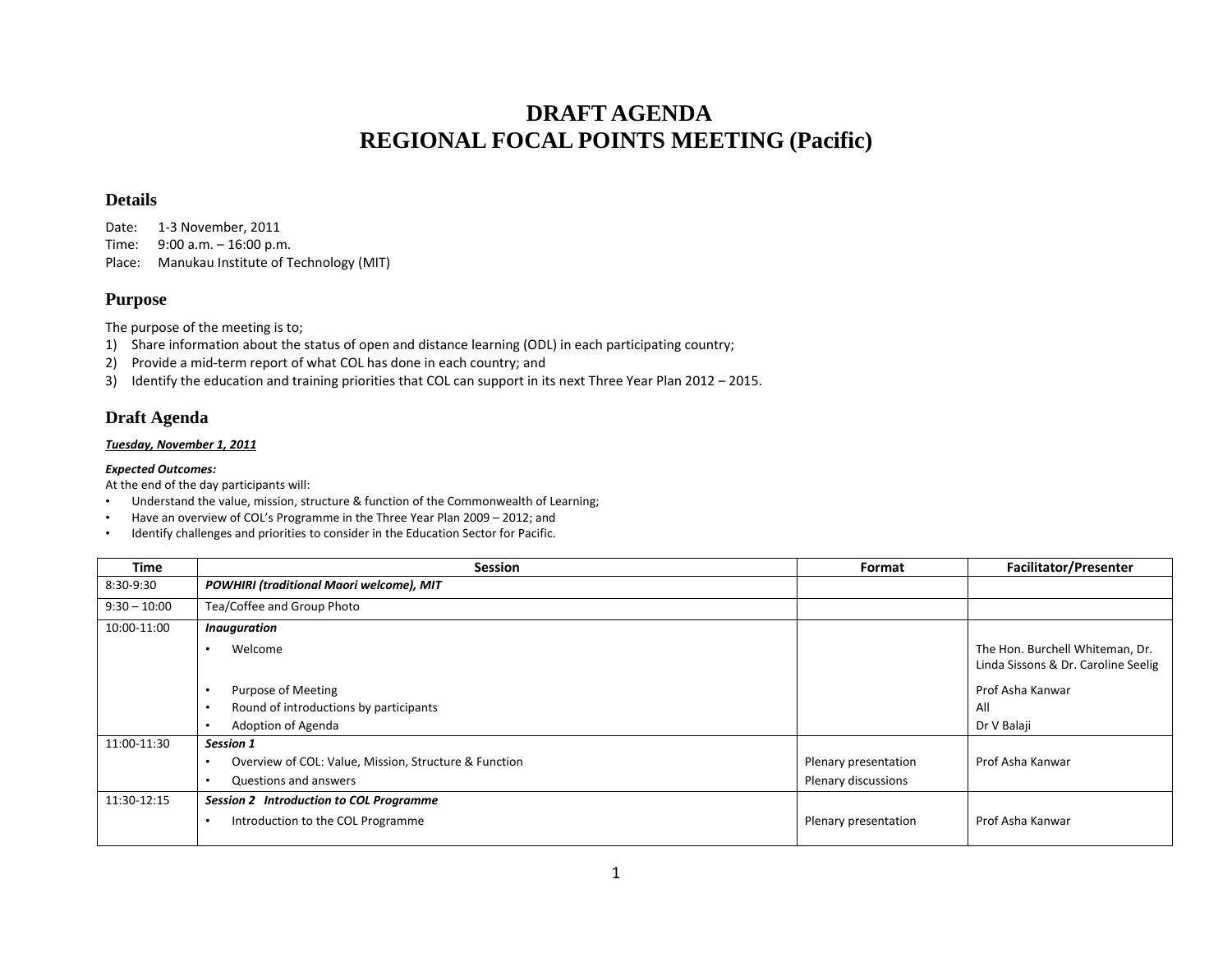#### **Regional Focal Points Meeting (Pacific) – Draft Agenda**

| <b>Time</b> | <b>Session</b>                                                                                         | Format                | <b>Facilitator/Presenter</b> |
|-------------|--------------------------------------------------------------------------------------------------------|-----------------------|------------------------------|
| 12:15-1:15  | Lunch                                                                                                  |                       |                              |
| $1:15-2:30$ | <b>Session 3 Education Sector - Priorities</b>                                                         |                       |                              |
|             | Session Introduction – Analysis of priorities identified in Pacific in 2008 & activities addressing it | Plenary presentation  | Ms. Frances Ferreira         |
|             | Challenges in the Education Sector in Pacific                                                          | 2 Groups - group work |                              |
|             | Group Report and discussions                                                                           | Groups report back    |                              |
|             |                                                                                                        | Plenary discussions   |                              |
| $2:30-3:00$ | Tea/Coffee                                                                                             |                       |                              |
| $3:00-4:00$ | Priorities in the Education Sector                                                                     | 2 Groups - group work | Ms. Frances Ferreira         |
|             | Group Report and discussions                                                                           | Groups report back    |                              |
|             |                                                                                                        | Plenary discussions   |                              |
| 6:00 p.m.   | Dinner hosted by WelTec and Open Polytechnic @The Palm Room Restaurant, MIT                            |                       |                              |

#### *Wednesday, November 2, 2011*

#### *Expected Outcomes:*

At the end of the day participants will:

- •Identify challenges and priorities to consider in the Livelihoods and Health Sector for the Pacific;
- •• Have an awareness of how gender fits within COL's programme and how they can better support the organisation's gender-inclusive mandate and programme activities; and
- •Review and clarify the role, responsibilities and expectations of Focal Points; address challenges experienced by Focal Points; and propose Focal Point Networking activities.

| Time            | <b>Session</b>                                                                                           | Format                   | <b>Facilitator/Presenter</b> |
|-----------------|----------------------------------------------------------------------------------------------------------|--------------------------|------------------------------|
| $9:00 - 10:15$  | Session 4 Livelihoods and Health Sector - Priorities                                                     |                          |                              |
|                 | Session Introduction - Analysis of priorities identified in Pacific in 2008 and activities addressing it | Plenary presentation     | Mr. Ian Pringle              |
|                 | Challenges in the Livelihoods and Health Sector in Pacific                                               | 2 Groups - group work    |                              |
|                 | Group Report and discussions                                                                             | Groups report back       |                              |
|                 |                                                                                                          | Plenary discussions      |                              |
| $10:15 - 10:45$ | Tea/Coffee                                                                                               |                          |                              |
| $10:45 - 11:45$ | Priorities in the Livelihoods and Health Sector                                                          | 2 Groups - group work    | Mr. Ian Pringle              |
|                 | Group Report and discussions<br>٠                                                                        | Groups report back       |                              |
|                 |                                                                                                          | Plenary discussions      |                              |
| $11:45 - 12:45$ | <b>Session 5 Role of Focal Points</b>                                                                    |                          |                              |
|                 | Role, responsibilities and functions of Focal Points                                                     | Plenary presentation and |                              |
|                 |                                                                                                          | Group work               | Prof Asha Kanwar             |
|                 | Challenges experienced by Focal Points                                                                   | Plenary discussions      | and Ms. Frances Ferreira     |
|                 | Focal Point Networking activities                                                                        |                          |                              |
| $12:45 - 1:45$  | Lunch                                                                                                    |                          |                              |
| 1:45-2:45       | Session 6: Gender                                                                                        |                          |                              |
|                 | Understand gender at different levels                                                                    | Group work               | Prof Asha Kanwar             |
|                 | Identify good and bad practices                                                                          | Group work and plenary   | and Mr. Ian Pringle          |
|                 | Ideas for gender programming                                                                             | report                   |                              |